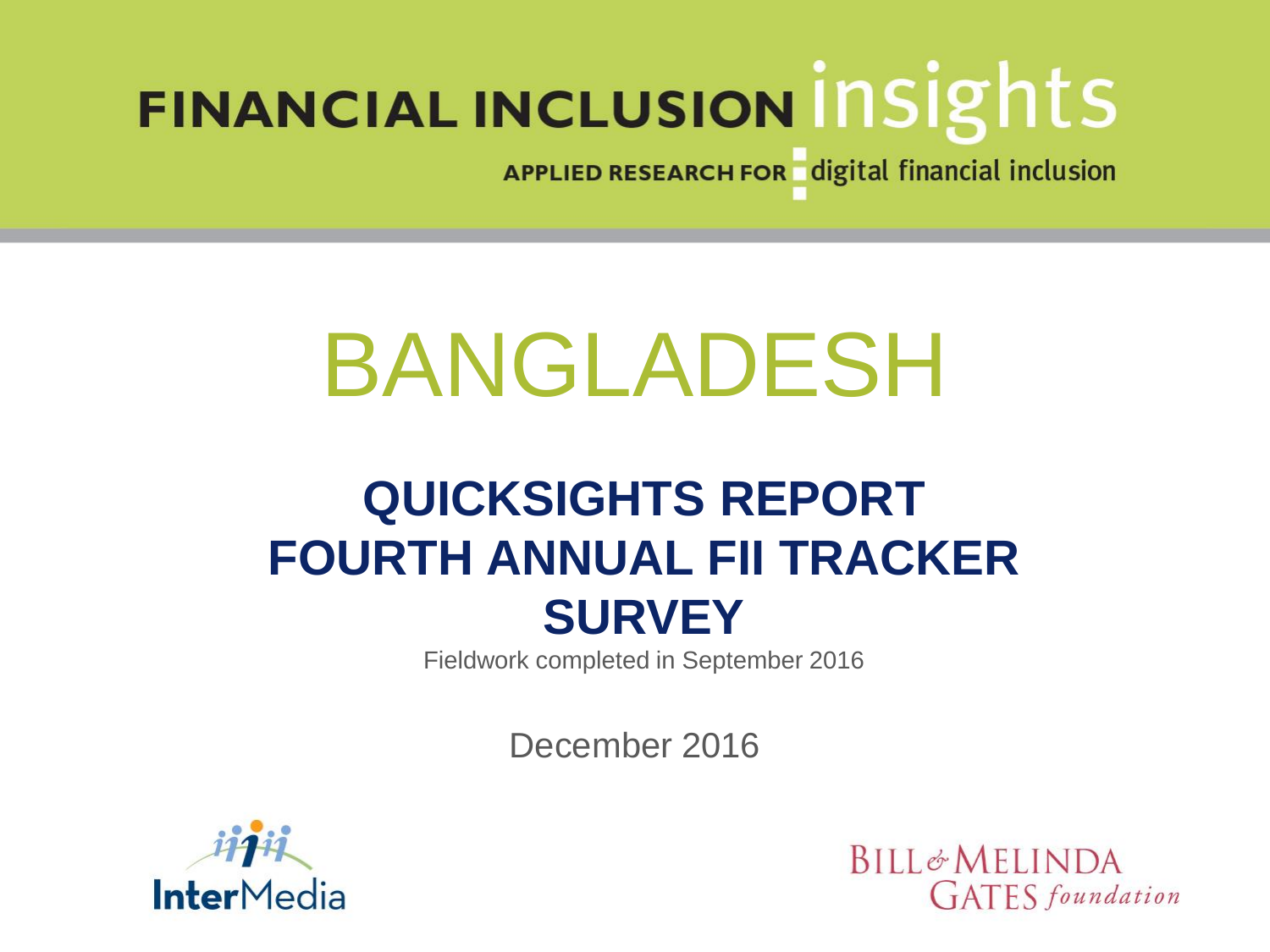#### **BANGLADESH**

# **Key definitions**

**Access** – Access to a bank account or mobile money account means an individual can use bank/mobile money services either via their own account or via an account of another person.

**Active account holder** – An individual who has a registered account and has used it in the last 90 days.

**Active user** – An individual who has used any financial services account for any type of transaction in the past 90 days via his/her own account or somebody else's account.

**Adults with DFS access** – Adults (15+) who either own a DFS account or have access to someone else's account.

**Advanced use of DFS** – Advanced use of digital financial services includes activities beyond basic cash-in/cash-out and person-to-person transfers (e.g., savings, bill pay, investment, insurance, etc.).

**Below the poverty line** – In this particular study, adults living on less than \$2.50 per day, as classified by the Grameen PPI.

**Cooperative** – Typically, a business or other professional organization that is owned and run jointly by its members, who share the profits or benefits. Cooperatives can release some of the profits/funds as loans to its members.

**Digital financial services (DFS)** – Financial services provided through an electronic platform (mobile phones, electronic cards, the internet, etc.).

**Dormant accounts –**Registered accounts that have never been used or that have not been active (e.g., used in the past 90 days).

**Grameen Progress out of Poverty Index (PPI)** – A poverty measurement tool from the Grameen Foundation wherein a set of country-specific questions are used to compute the likelihood that a household is living below the poverty line.

**Informal lending or saving group** – These are informal financial services offered by individuals or groups at the community level. These services are a part of the NBFI group of services, but do not offer a full suite of financial services and, therefore, are not a part of formal finance. **Microfinance institution (MFI)** – An organization that offers financial services to low-income populations. Almost all give loans to their members, and many offer insurance, deposit and other services.

**Mobile financial service (MFS) or mobile money (MM)** – A service in which a mobile phone is used to access financial services.

**Nonbank financial institution (NBFI)** – A financial organization that is not formally licensed as a bank or a mobile money provider, but whose activities are regulated, at least to some extent, by the central bank within the country. Such financial institutions include microfinance institutions (MFI), cooperatives, Post Office Banks and savings and credit cooperatives (SACCOs).

**Post Office (Savings) Bank** – A bank that has branches at local post offices.

**Registered active user** – A person with a registered account that has used it in the last 90 days.

**Services beyond basic wallet** – DFS transactions that go beyond simple deposits, withdrawals or money transfers.

**Unregistered/over-the-counter (OTC) user** – An individual who has used a financial service through someone else's account, including an agent's account or the account of a family member or a neighbor.

**Urban/rural** – Urban and rural persons are defined according to their residence in urban or rural areas as prescribed by the national bureau of statistics.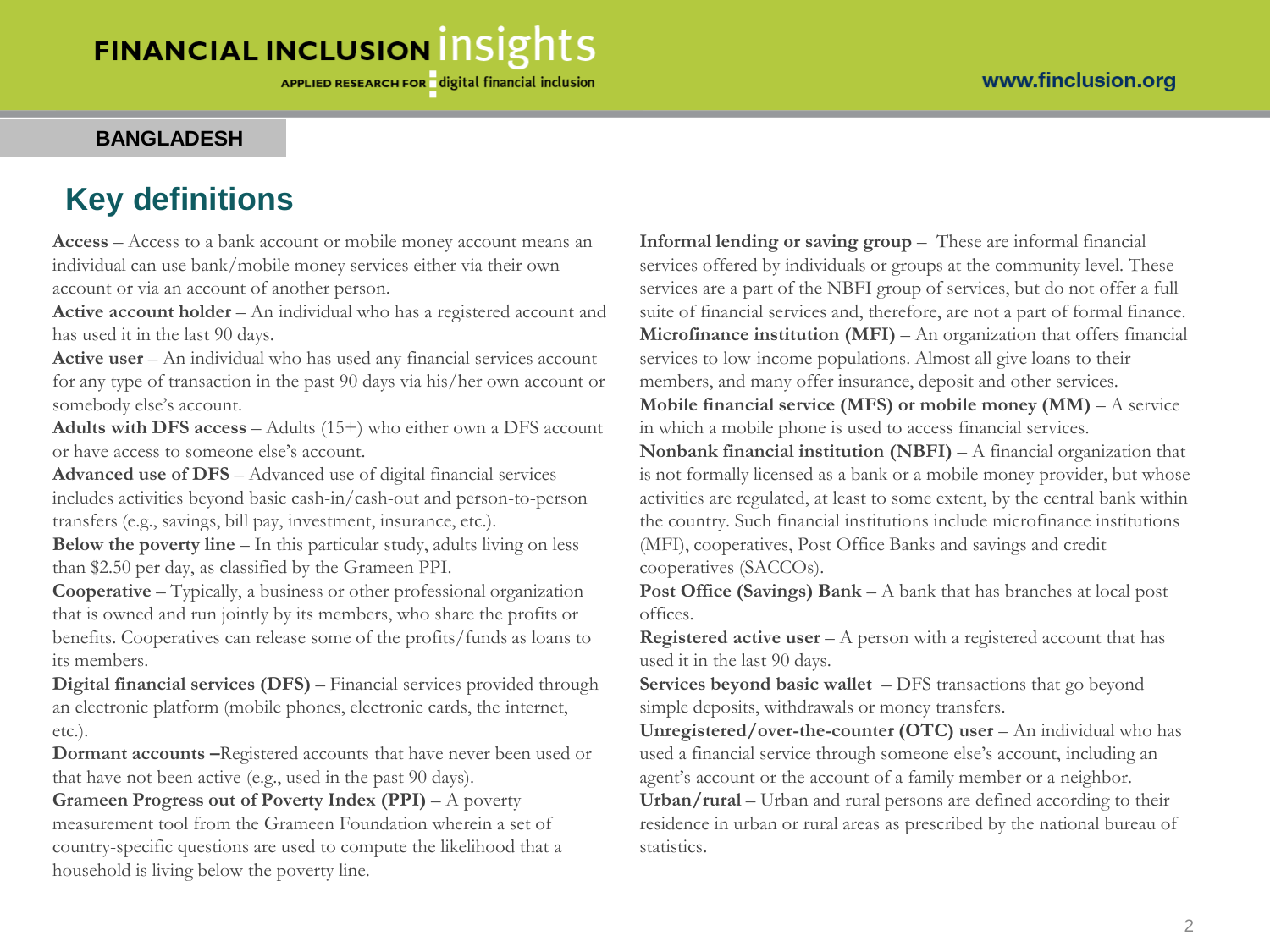#### **BANGLADESH**

# **Country context**

- **Bangladesh is going through a period of high economic growth, which is expected to continue in the near future.**
	- The GDP growth rate averaged 6.5 percent over the past five years; the GDP growth rate in 2016 was the highest in the past decade at 7.05 percent.
- **Bangladesh Bank, the central bank of Bangladesh, maintained a strong focus on financial inclusion in 2016.** 
	- o The Bangladesh Bank successfully enacted a number of financial inclusion initiatives despite a major institutional setback in March 2016 when hackers stole millions from the central bank, which resulted in the resignation of the then-governor.
	- o References to inclusive finance in the Bangladesh Bank's 7th Five Year Plan FY2016-2020 and the Strategic Plan (2015-2019) indicate the importance of financial inclusion as a primary goal.
	- o In July 2015, a dedicated Financial Inclusion Department was established within the Bangladesh Bank. The aim of the department is to "further consolidate and better coordinate the financial inclusion initiatives in the central bank and of other public and private sector stakeholder […]."
	- o Draft Regulatory Guidelines for Mobile Financial Services released in August 2015 are yet to be finalized. These included limited ownership stakes in mobile financial service providers to 15 percent per entity, and a requirement that at least four banks must form a consortium to achieve a 51 percent majority-ownership share.
	- o In an attempt to stop the use of mobile phones for criminal activities, the Bangladesh Telecommunication Regulatory Commission announced a mandatory "mobile phone SIM reregistration" campaign to increase biometric identification of SIM card holders. Immediately after the reregistration deadline of May 2016, all unregistered SIM cards were permanently deactivated without any prior notice. This deactivation may have played a role in reducing mobile phone sharing and borrowing, as individuals are less likely to share SIM cards registered in their names. It also had an effect on increasing overall SIM card ownership.
- **With respect to digital finance, according to Bangladesh Bank statistics, as of October 2016 there were more than 13.8 million active MFS accounts and approximately 39 million registered MFS accounts.**
	- o Bangladesh Bank statistics measure the number of accounts, not the number of individuals as is the case with FII data. Both reflect a clear growth in the mobile money market and suggest that a substantial minority of the population is utilizing the services.
	- o Based on the central bank's supply side statistics, active account use grew in 2016, which closely mirrors the FII growth in active mobile money account holders (from 8 percent of adult Bangladeshis in 2015 to 10 percent in 2016).
	- o The agent network in Bangladesh has continued to expand, from fewer than 400,000 agents in May 2014 to 671,300 in October 2016.\*
	- o Despite the large number of mobile money providers, bKash remains the clear market leader, trailed by DBBL, in visibility and customer base. Many licensed providers have yet to make any impression on the market.

*Source: InterMedia Bangladesh FII Tracker survey Wave 4 (N=6,000, 15+), August-September 2016.* 3 \*https://www.bb.org.bd/fnansys/paymentsys/mfsdata.php \*\*http://www.tradingeconomics.com/bangladesh/gdp-growth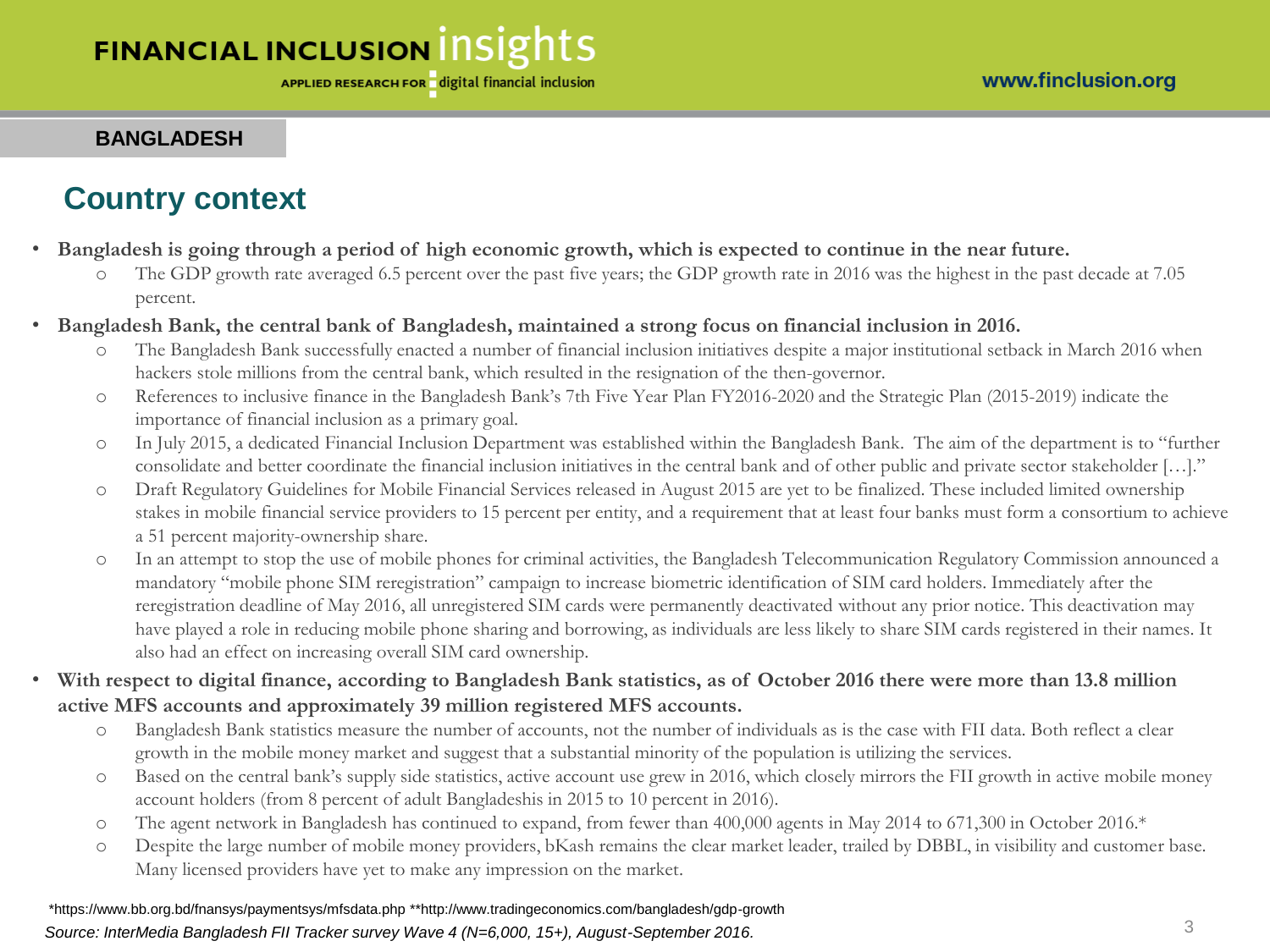#### **BANGLADESH**

### **Notable statistics**

- **Mobile money continues to see strong growth in Bangladesh, whereas the prevalence of nonbank financial institution (NBFI) accounts dropped significantly, primarily due to a decline in the use of microfinance institution (MFI) accounts.** 
	- o In 2015, mobile money access surpassed NBFI access (33 percent vs. 26 percent) but mobile money registration (9 percent) remained lower than NBFI registration (24 percent).
	- o In 2016, NBFI access decreased by 10 percentage points to 16 percent, vs. 2015. At the same time, mobile money access increased by 7 percentage points, from 33 percent in 2015 to 40 percent in 2016.
	- o For the first time in the four years of FII research, there are more mobile money registered accounts than NBFI registered accounts, although the number of registered bank accounts still surpasses that of either mobile money or NBFI accounts. However, registered mobile money accounts and active use grew between 2015 and 2016 (9 to 13 percent, and 8 to 10 percent, respectively), whereas bank account registration slightly declined.

#### • **Access and registered use of MFIs dropped from 2015, resulting in an overall decline in financial inclusion numbers.**

- o The percentage of adults having access to full service MFIs dropped from 23 percent in 2015 to 14 percent in 2016, with the decline in access higher in rural areas, males, and individuals living below the poverty line.
- o A likely explanation is that MFI loans, a primary use of MFIs, are historically used as "insurance credit" (i.e., individuals seek out MFI loans in times of economic uncertainty and downturns). However, along with the recent surge in economic growth, with an average GDP growth of 6.5 percent between 2014 and 2016, there may have been a simultaneous decline in the demand for loans. This is likely the reason for the drop in MFI usage.
- o This is reflected in the decrease in MFI account holder borrowing, which dropped from 19 percent in 2015 to 6 percent in 2016.

\*Financial inclusion is defined as the percentage of individuals with a registered bank, mobile money or NBFI account. Overlap representing those who have multiple kinds of financial accounts is not shown.

*Source: InterMedia Bangladesh FII Tracker survey Wave 4 (N=6,000, 15+), August-September 2016.* <sup>4</sup>

#### **2016: Financial Inclusion\***

(Shown: Percentage of Bangladeshi adults, N=6,000)

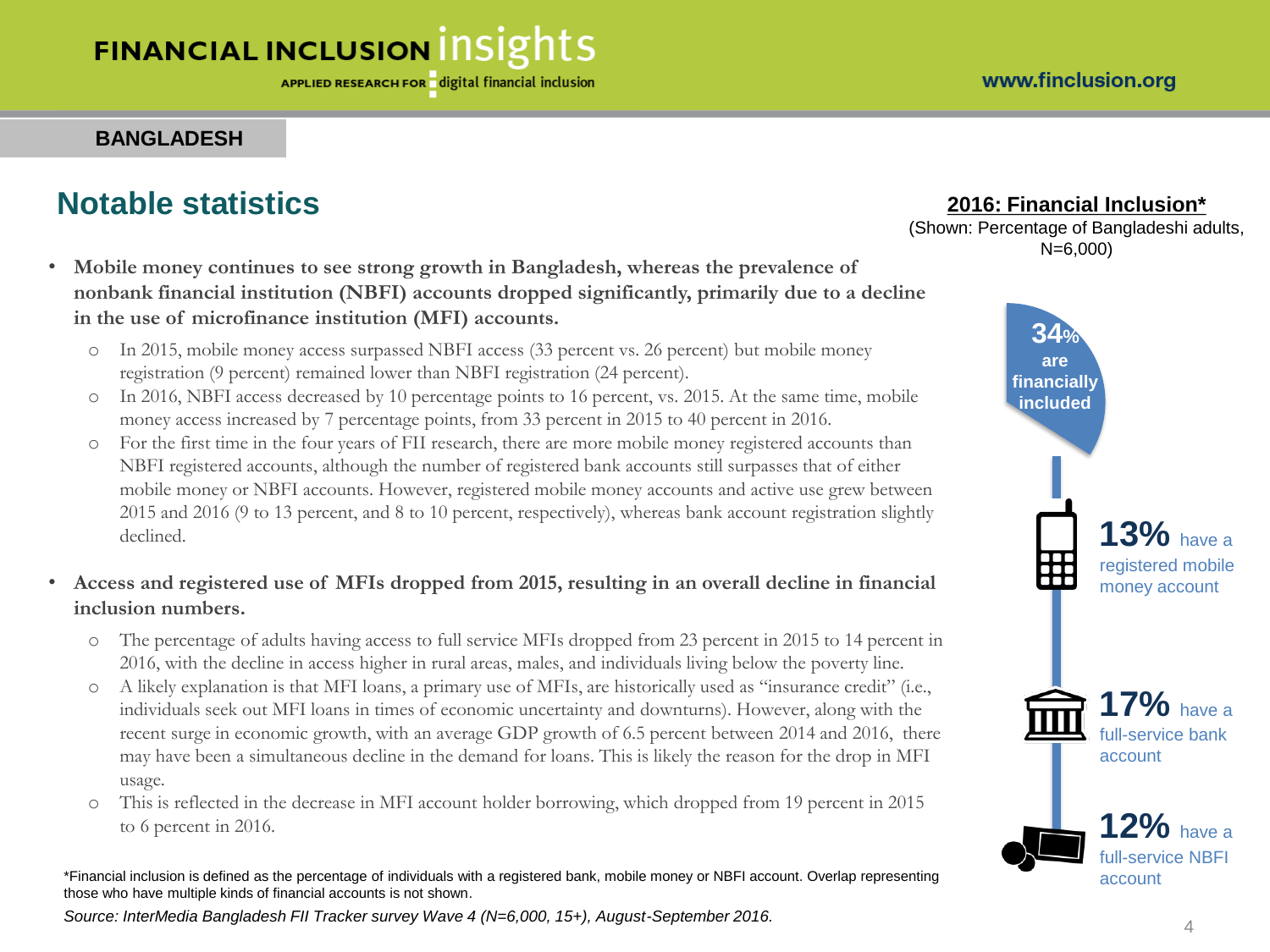APPLIED RESEARCH FOR digital financial inclusion

www.finclusion.org

**BANGLADESH**

### **Registered mobile money account use and ownership increased; NBFI access and registration contracted considerably, decreasing overall registered financial service use from 2015**



 $\blacksquare$  2013 (N=6,000)  $\blacksquare$  2014 (N=6,000)  $\blacksquare$  2015 (N=6,000)  $\blacksquare$  2016 (N=6,000)

NBFIs were not included in 2013 survey. Types of account ownership are not mutually exclusive. \*A registered account used in the last 90 days. *Source: InterMedia Bangladesh FII Tracker surveys Wave 1 (N=6,000, 15+), September-November 2013; Wave 2 (N=6,000, 15+), June-August 2014; Wave 3 (N=6,000, 15+), August-September 2015; Wave 4 (N=6,000, 15+), August-September 2016.* 5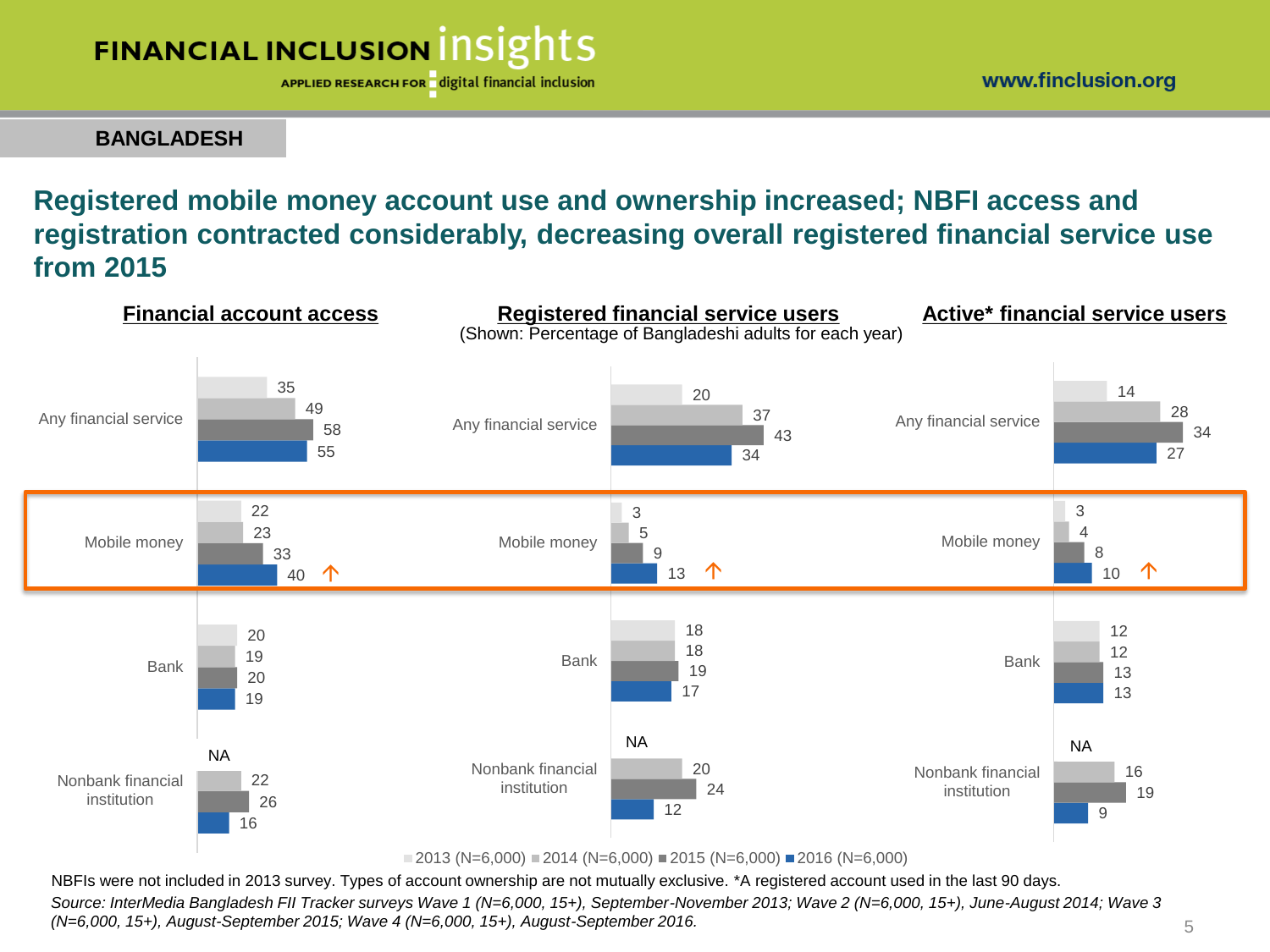APPLIED RESEARCH FOR digital financial inclusion

#### **BANGLADESH**

### **FII Bangladesh Tracker Survey details**

#### Survey Summary

- Annual, nationally representative survey (N=6,000) of Bangladeshi adults aged 15+
- Face-to-face interviews lasting, on average, 73 minutes
- Fourth survey (Wave 4) conducted from  $8/5/2016$  to  $9/4/2016$
- Tracks trends and market developments in DFS based on the information gathered in the first survey, conducted in 2013, second survey, conducted in 2014, and third survey, conducted in 2015

#### Data Collection

- Basic demographics and poverty measurement (Grameen Progress Out of Poverty Index)
- Access/use of mobile devices
- Access/use of mobile money
- Access/use of formal financial services (e.g., bank accounts)
- Access/use of semi-formal and informal financial services (e.g., MFIs, cooperatives, village savings groups)
- Financial literacy and preparedness
- General financial behaviors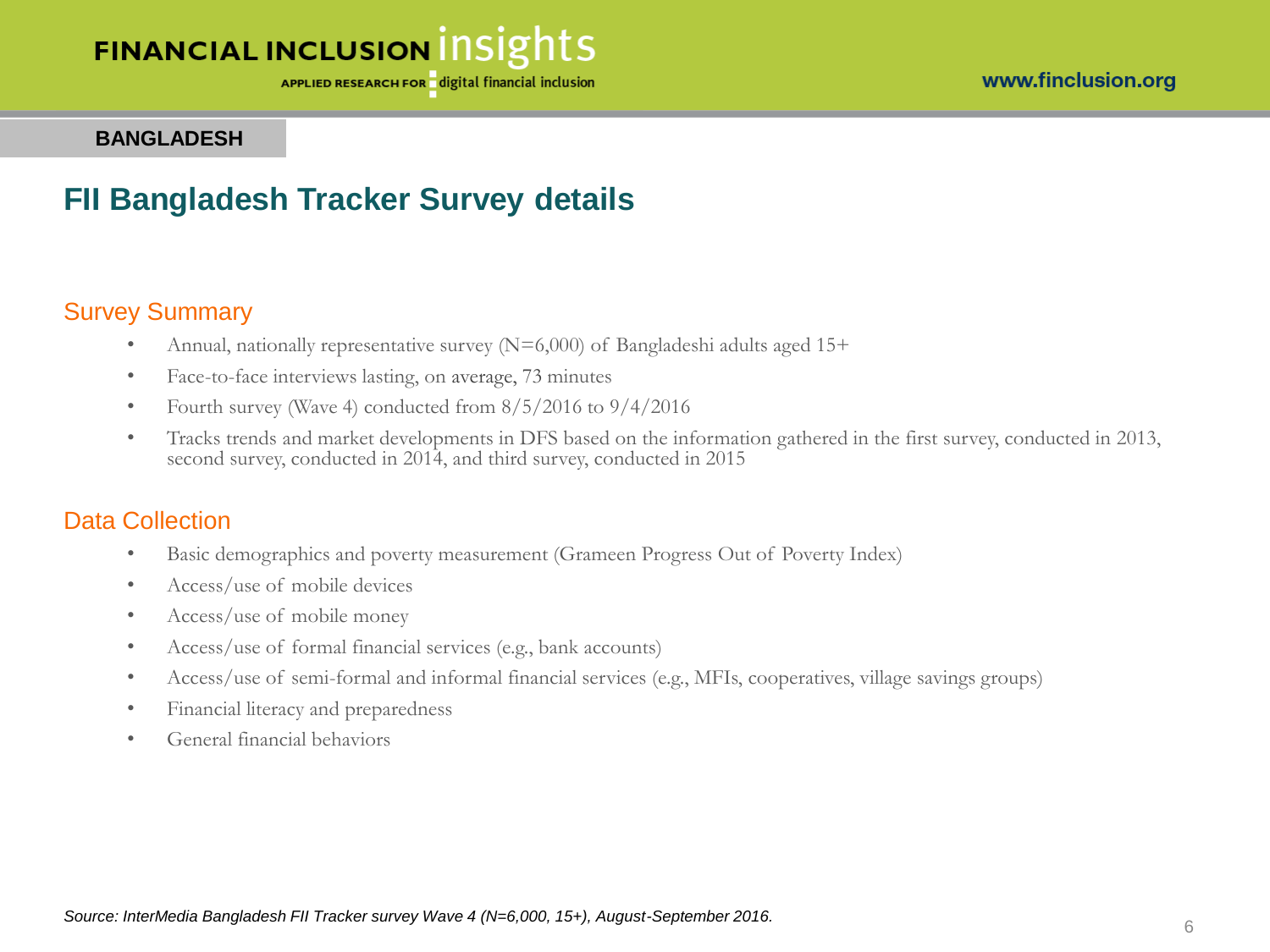#### www.finclusion.org

# FINANCIAL INCLUSION INSIGHTS

APPLIED RESEARCH FOR digital financial inclusion

**BANGLADESH**

# **Survey demographics**

|                                   | % of survey |                       |
|-----------------------------------|-------------|-----------------------|
| <b>Gender</b>                     |             | <b>Age</b>            |
| Male                              | 51%         | $15 - 24$             |
| Female                            | 49%         | 25-34                 |
| Geography                         |             | 35-44                 |
| Urban                             | 32%         | 45-54                 |
| Rural                             | 68%         | $55+$                 |
| <b>Income</b>                     |             | <b>Aptitude</b>       |
| Above the \$2.50/day poverty line | 24%         | <b>Basic literacy</b> |
| Below the \$2.50/day poverty line | 76%         | <b>Basic numeracy</b> |

|           | % of survey |                 |                       | % of survey |
|-----------|-------------|-----------------|-----------------------|-------------|
|           |             | Age             |                       |             |
| Male      | 51%         |                 | $15 - 24$             | 31%         |
| Female    | 49%         |                 | 25-34                 | 26%         |
|           |             |                 | 35-44                 | 19%         |
| Urban     | 32%         |                 | 45-54                 | 12%         |
| Rural     | 68%         |                 | $55+$                 | 12%         |
|           |             | <b>Aptitude</b> |                       |             |
| erty line | 24%         |                 | <b>Basic literacy</b> | 58%         |
| erty line | 76%         |                 | <b>Basic numeracy</b> | 98%         |

*Figures are weighted to reflect national census data demographics.*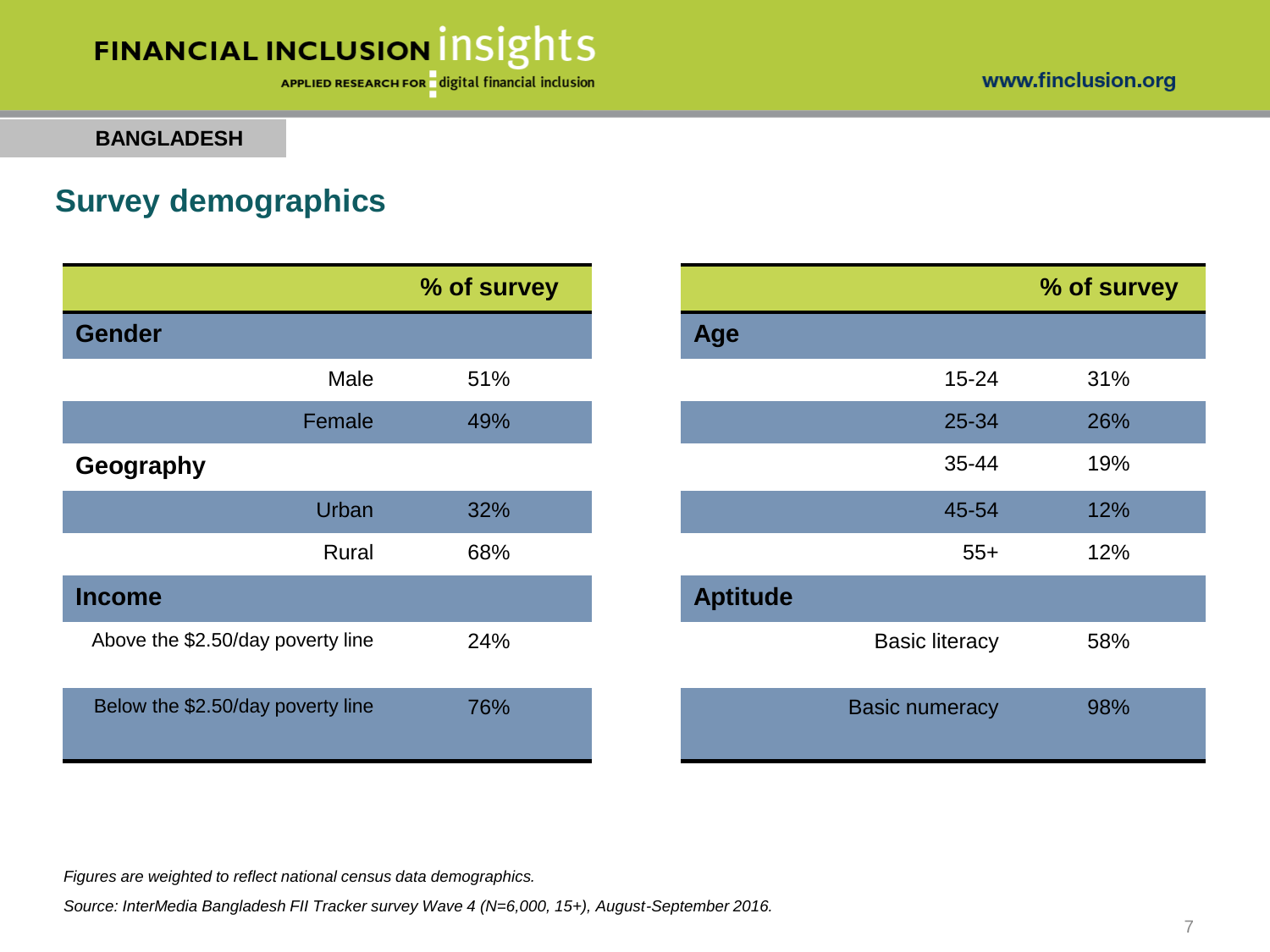

APPLIED RESEARCH FOR digital financial inclusion

**BANGLADESH**

# **Just over one in three Bangladeshis are financially included, largely through bank and mobile money use**



\*Overlap representing those who have multiple kinds of financial accounts is not shown.

\*\*Throughout this report, bank account holders have accounts at full-service institutions, unless otherwise noted.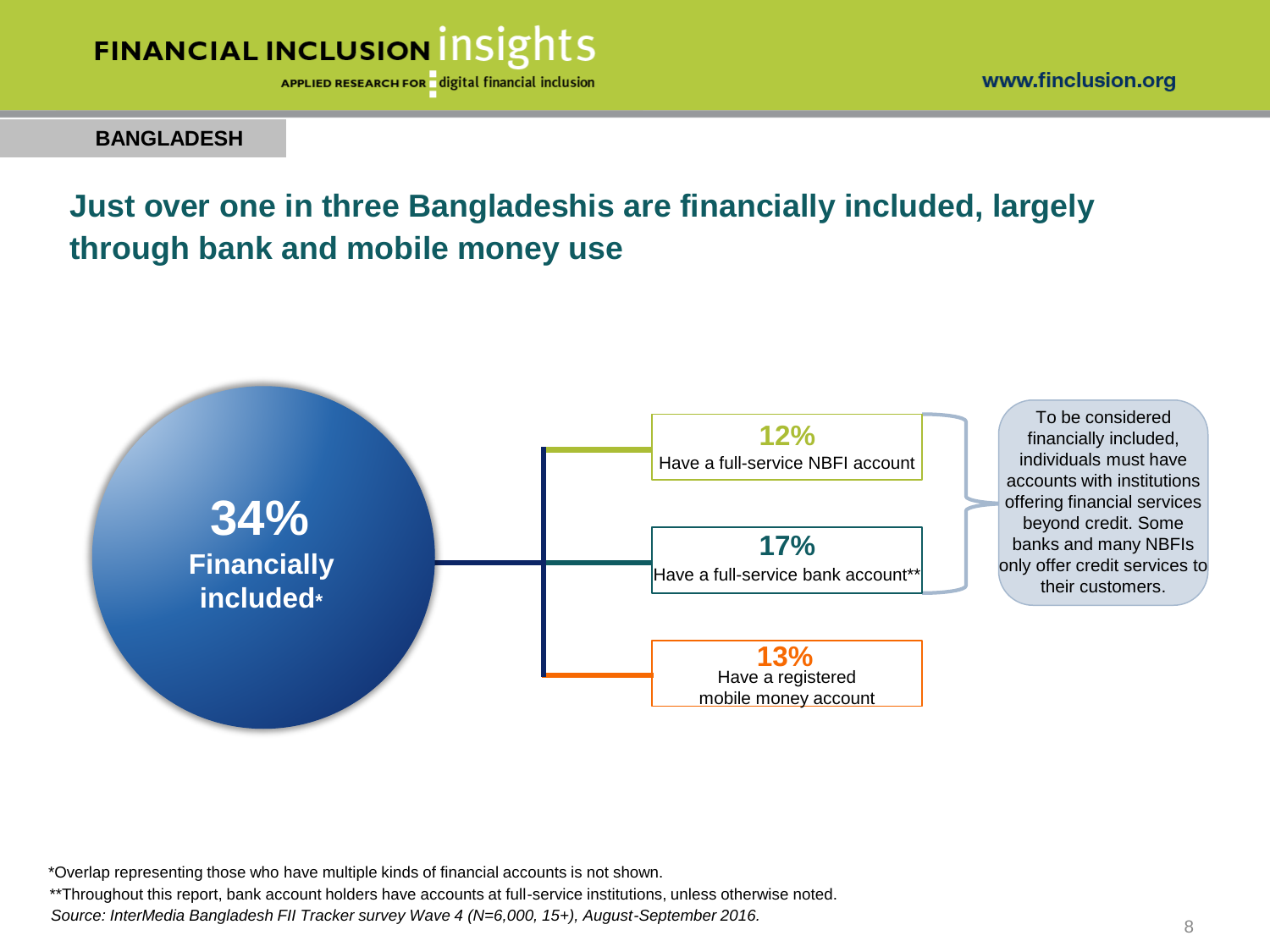

www.finclusion.org

**BANGLADESH**

### **More than six in 10 Bangladeshis own mobile phones but few have registered mobile money accounts; very few have completed the customer journey to monthly active use of advanced services**



\*Phone owners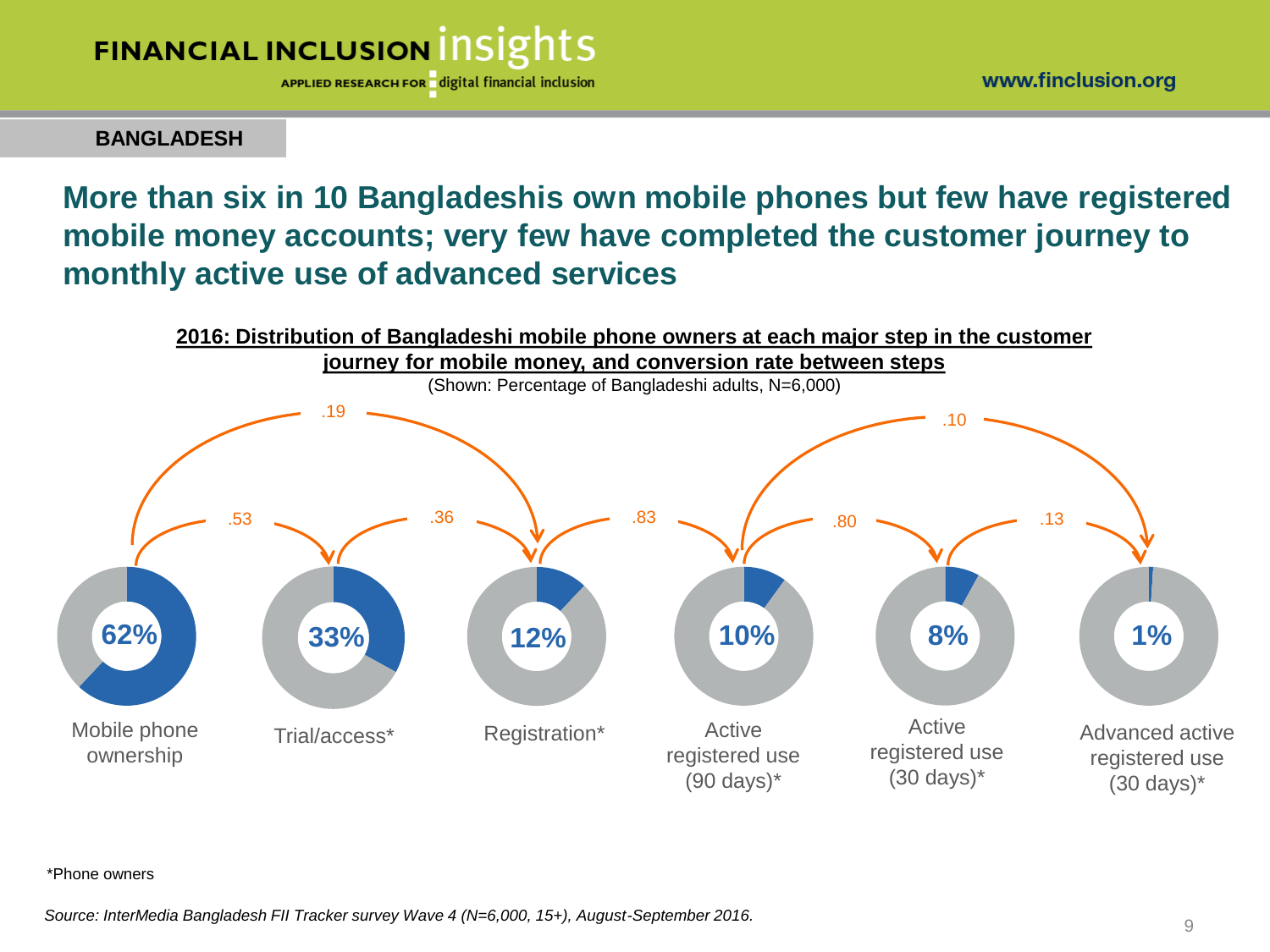

**BANGLADESH**

# **Access to financial services declined vs. 2015, driven in large part by a contraction in NBFI access; mobile money access grew by 7 percentage points**



**Access to financial services** (Shown: Percentage of Bangladeshi adults for each year)

 $\Box$  2013 (N=6,000)  $\Box$  2014 (N=6,000)  $\Box$  2015 (N=6,000)  $\Box$  2016 (N=6,000)

Types of accounts are not mutually exclusive.

*Source: InterMedia Bangladesh FII Tracker surveys Wave 1 (N=6,000, 15+), September-November 2013; Wave 2 (N=6,000, 15+), June-August 2014; Wave 3 (N=6,000, 15+), August-September 2015; Wave 4 (N=6,000, 15+), August-September 2016.* 10

www.finclusion.org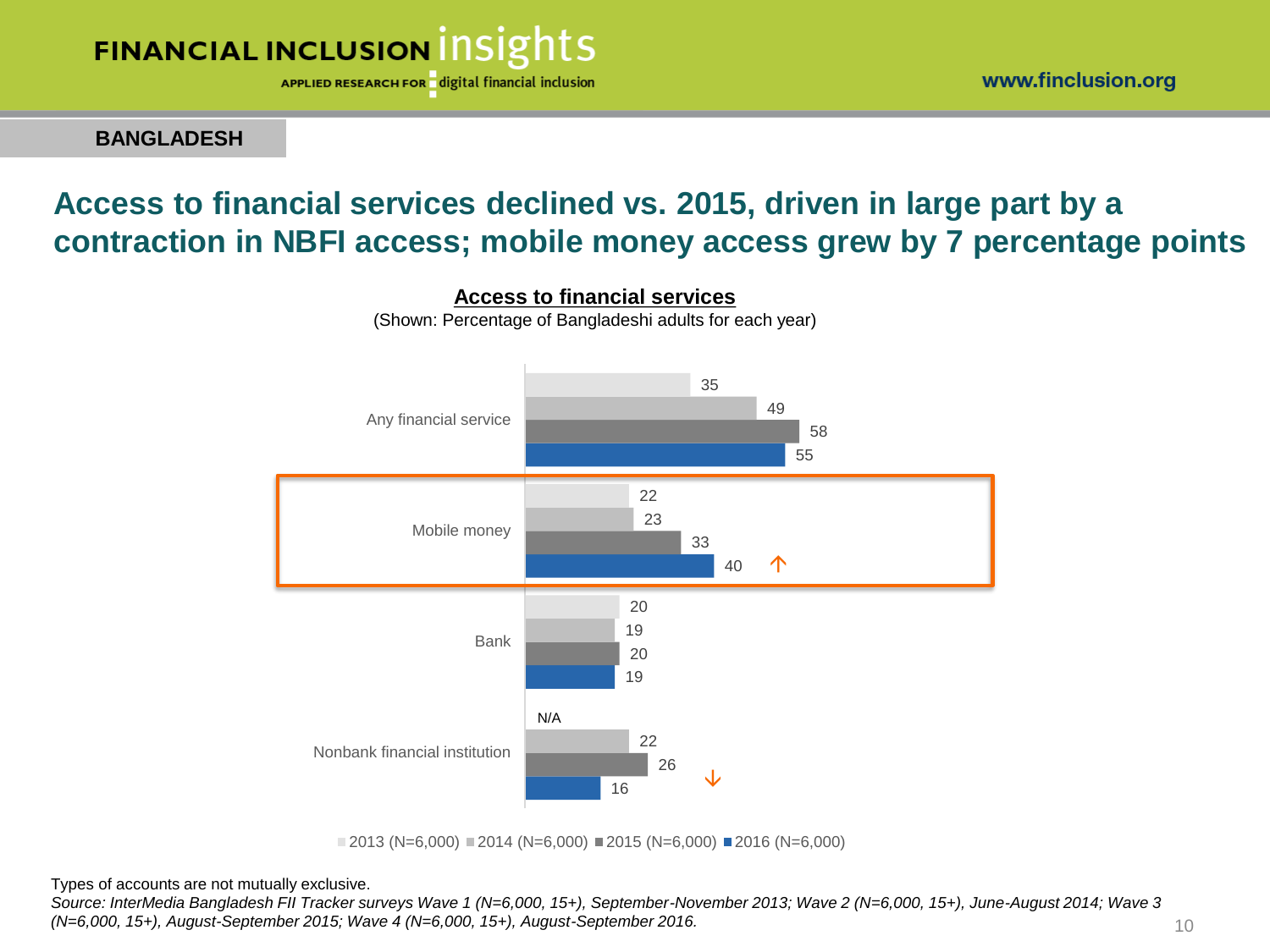APPLIED RESEARCH FOR digital financial inclusion

**BANGLADESH**

### **Mobile money accounts drove the increase in registered financial account ownership between 2015 and 2016; the decline in NBFI use caused overall registered use to fall**



**Registered financial service users** (Shown: Percentage of Bangladeshi adults for each year)

 $\blacksquare$  2013 (N=6,000)  $\blacksquare$  2014 (N=6,000)  $\blacksquare$  2015 (N=6,000)  $\blacksquare$  2016 (N=6,000)

Types of accounts are not mutually exclusive.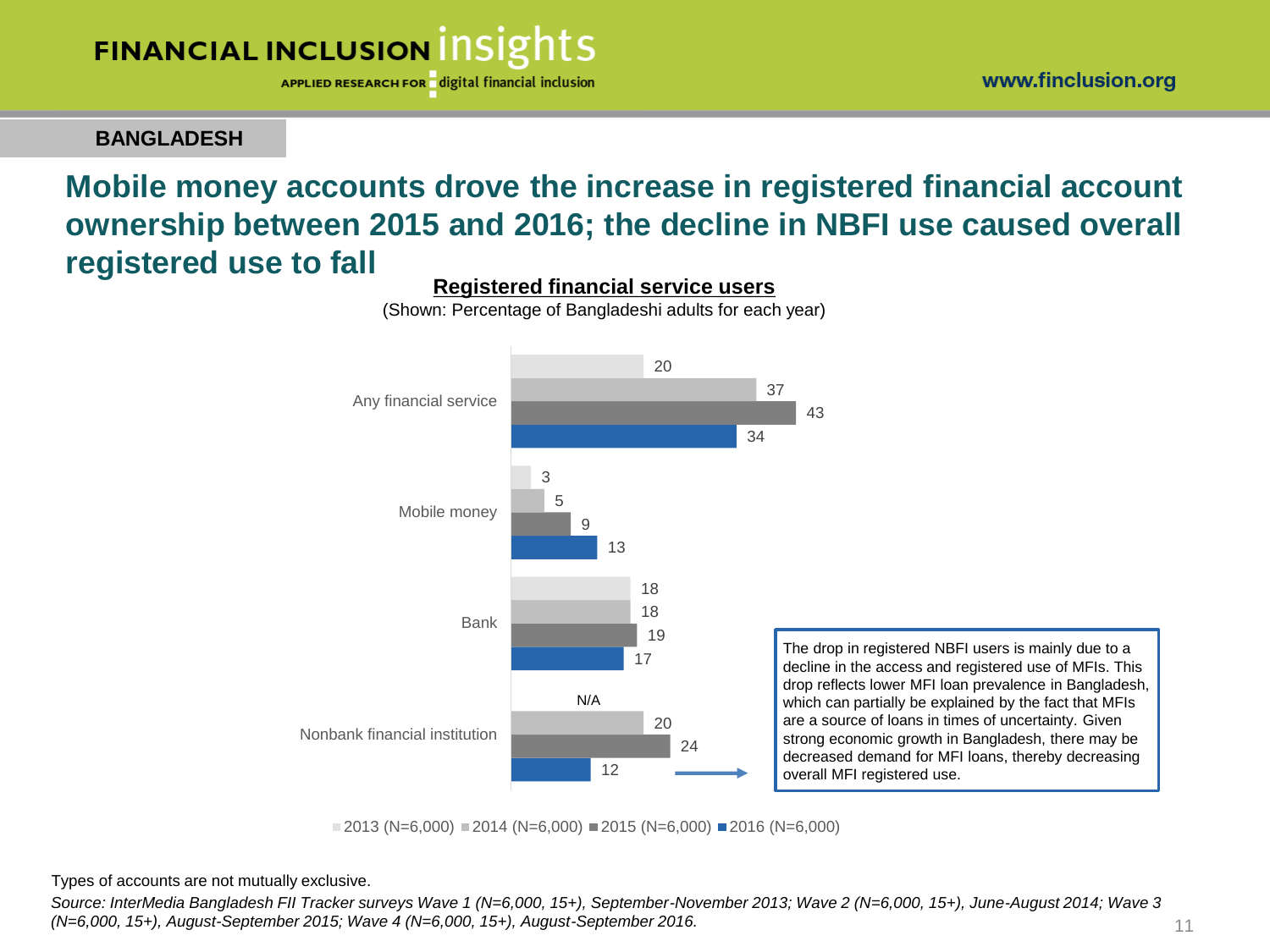

**BANGLADESH**

#### www.finclusion.org

### **Eight in 10 mobile money account holders use their accounts actively, which is a greater proportion than bank or MFI account holders**



 $\blacksquare$  2013 (N=6,000)  $\blacksquare$  2014 (N=6,000)  $\blacksquare$  2015 (N=6,000)  $\blacksquare$  2016 (N=6,000)

**Active financial account holders**

(Shown: Percentage of registered users for each type of account, by year)



Types of accounts are not mutually exclusive.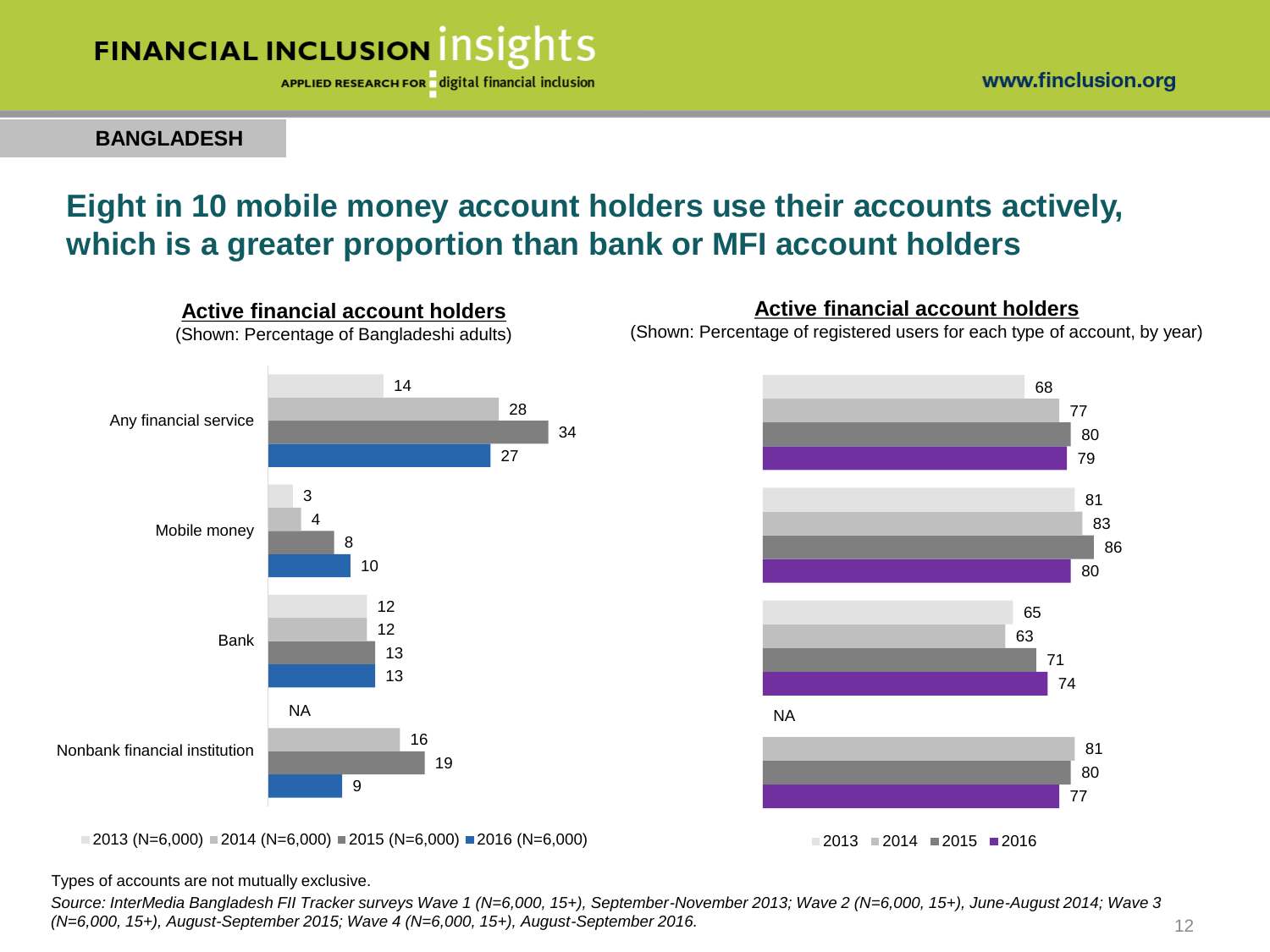

**Bank uses, by type**

APPLIED RESEARCH FOR digital financial inclusion

www.finclusion.org

**Mobile money uses, by type**

#### **BANGLADESH**

### **More active mobile money users are using basic account activities only**



Due to the changes in the questionnaire some data points may not be directly comparable across years. Obtaining airtime through mobile money is no longer considered an advanced activity.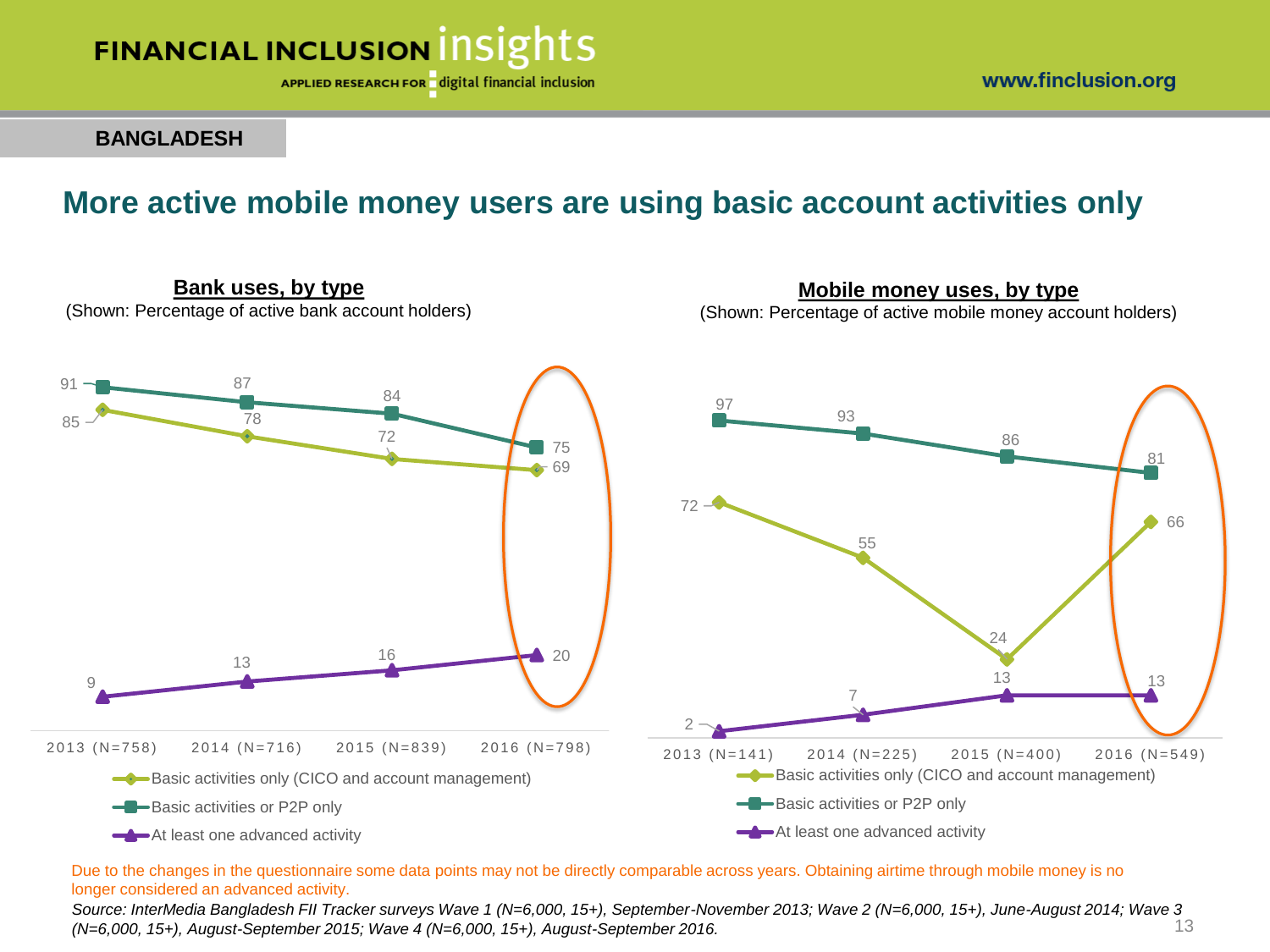

www.finclusion.org

#### **BANGLADESH**

# **Differences in active use of financial accounts are most pronounced across the gender and above/below poverty line demographic groups**



Active bank account holders Active mobile money account holders Active NBFI account holders All active financial account holders

**2016: Active account usage by demographic**

Types of accounts are not mutually exclusive.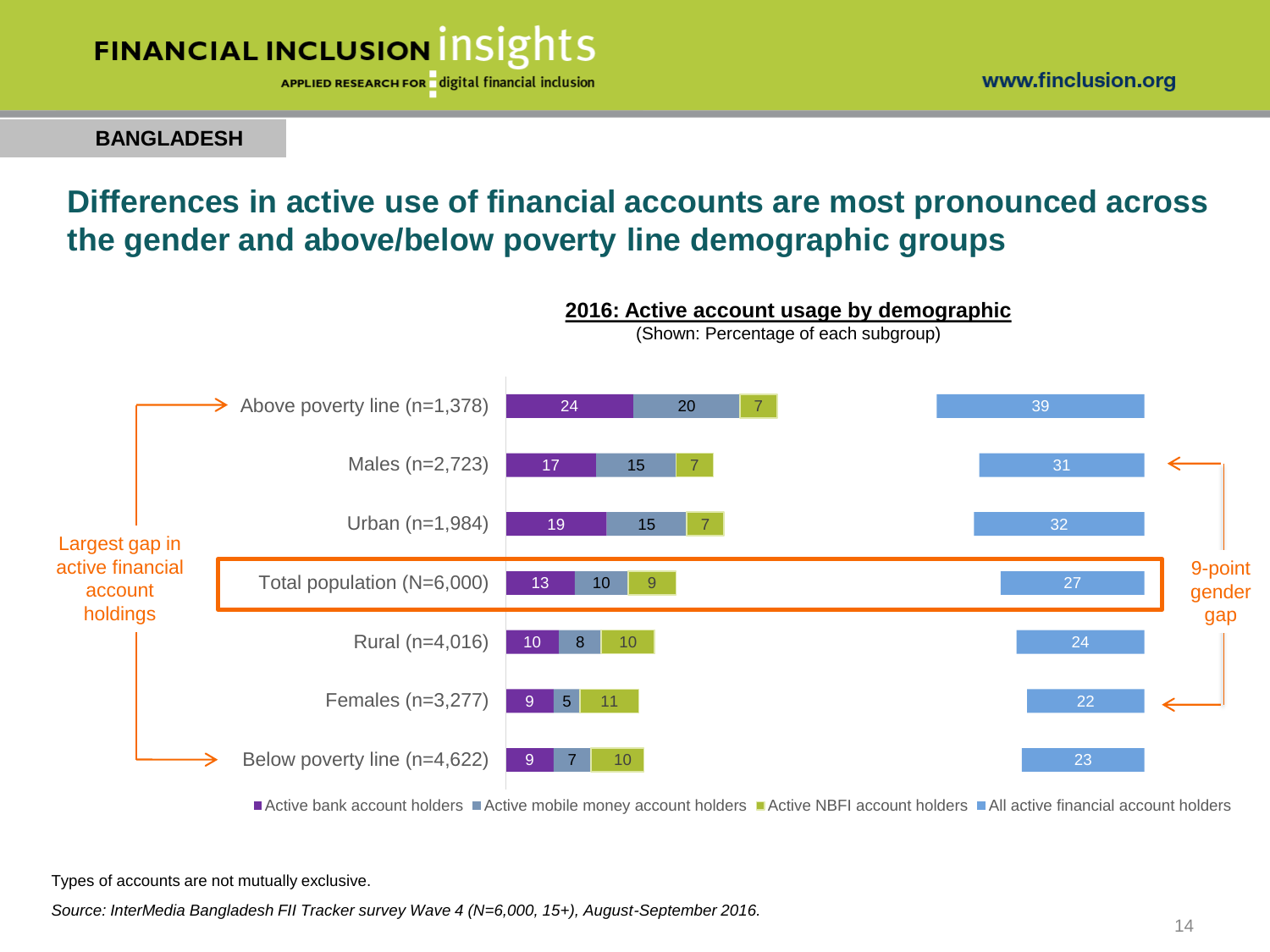

**BANGLADESH**

### **Compared to bank branches and ATMs, more consumers know of mobile money agents within one kilometer of where they live**

#### **2016: Proximity to points-of-service (POS) for financial institutions**

(Shown: Percentage of Bangladeshi adults, N=6,000)

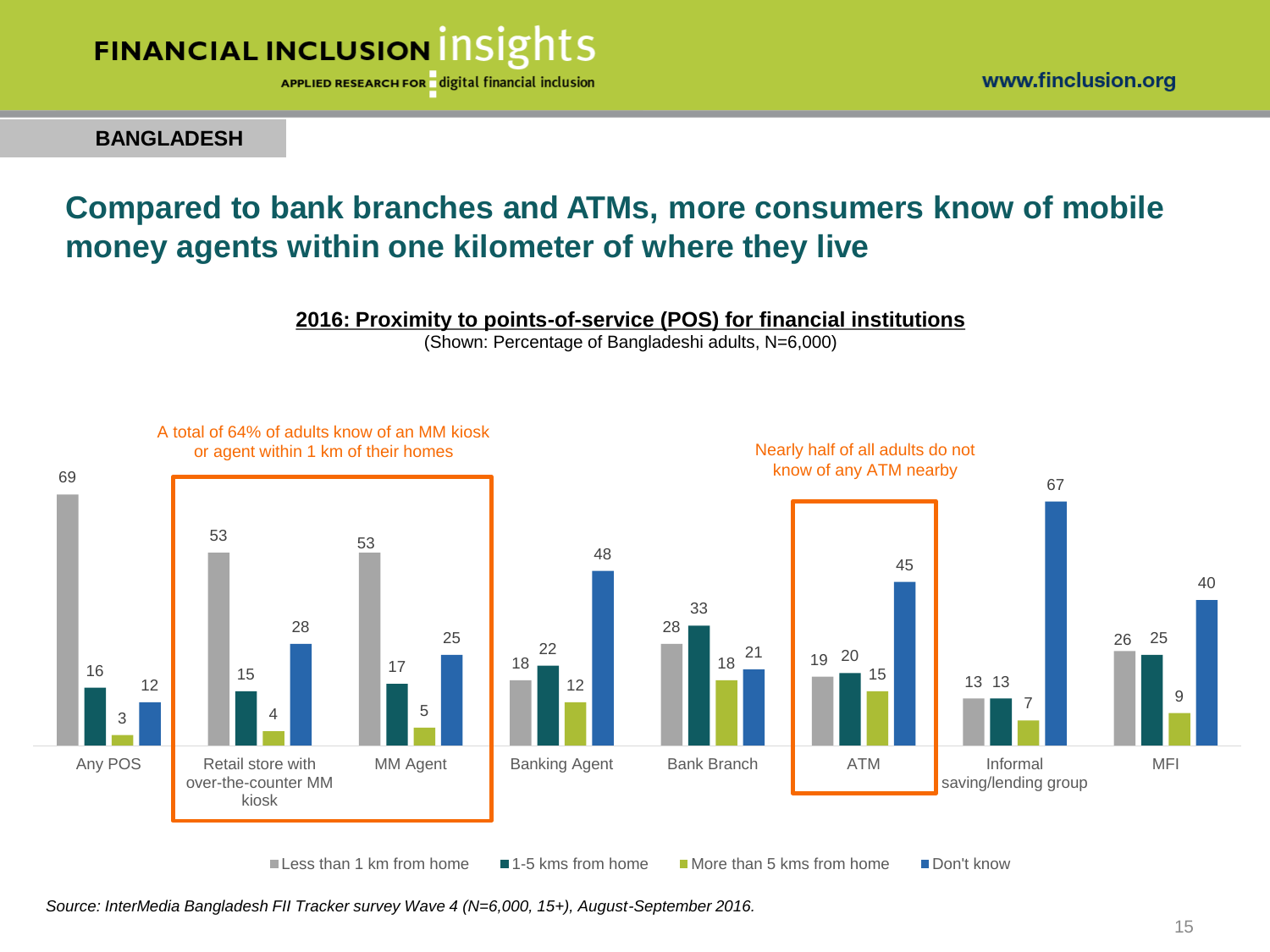APPLIED RESEARCH FOR digital financial inclusion

**BANGLADESH**

## **Lack of mobile phone competency, seen in the low usage of text messages, is a key challenge to overcome for increasing digital financial services use**



\*SIM card ownership is defined as having a SIM card registered in one's own name.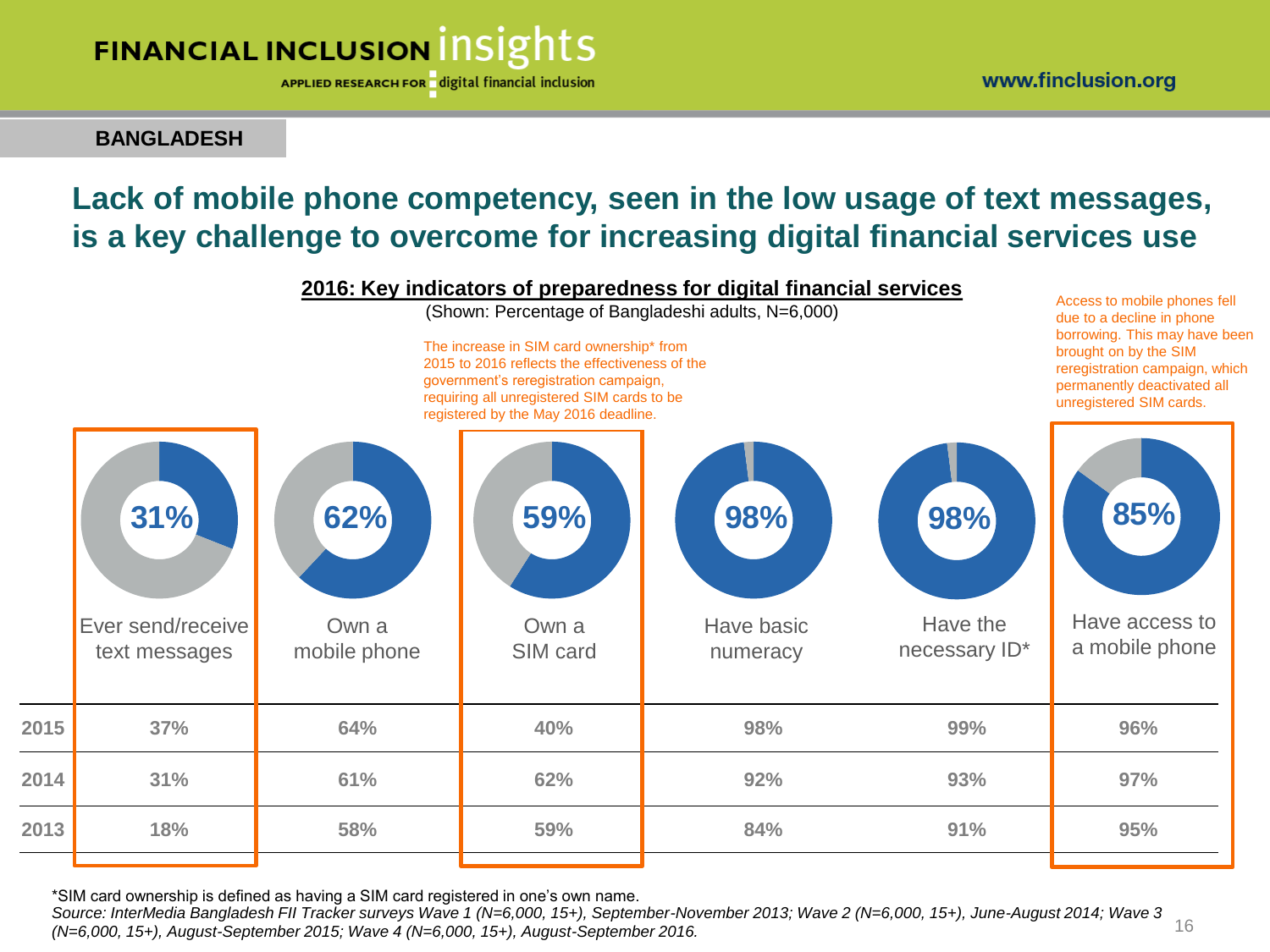17

# **FINANCIAL INCLUSION INSIGHTS**

APPLIED RESEARCH FOR digital financial inclusion

**BANGLADESH**

### **Awareness of mobile money providers remains high; the conversion rate from awareness to access grew year on year**



\*Aware of at least one mobile money provider. \*\*Adds to 40 percent because dormant accounts (0.6 percent) are excluded. *. Source: InterMedia Bangladesh FII Tracker surveys Wave 2 (N=6,000, 15+), June-August 2014; Wave 3 (N=6,000, 15+), August-September 2015; Wave 4 (N=6,000, 15+), August-September 2016.*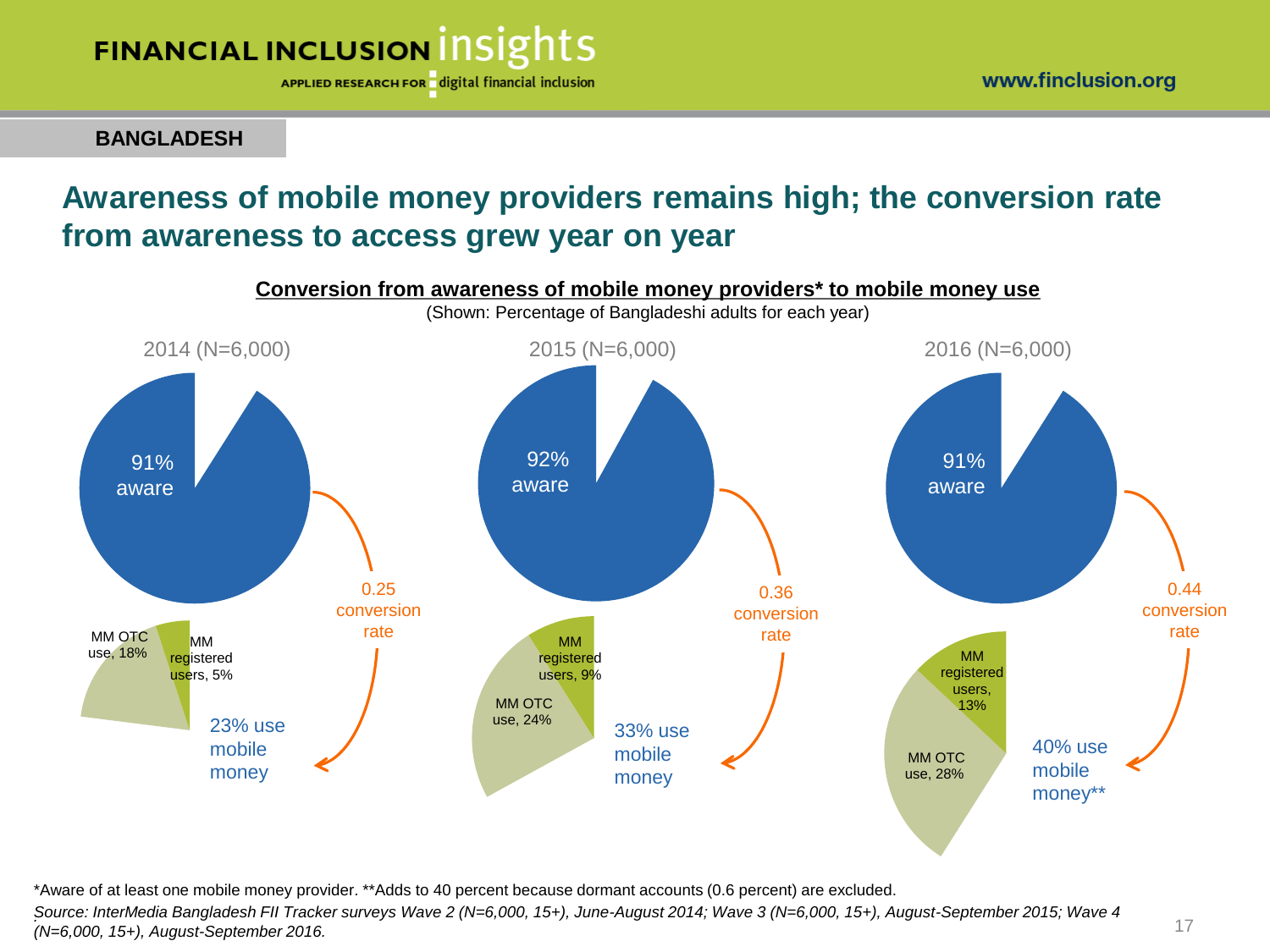APPLIED RESEARCH FOR digital financial inclusion

**BANGLADESH**

# **The largest increases in registered account holders and active registered mobile money use were seen among males, urban and above-poverty populations**



#### **Demographic trends for active registered mobile money account use**

(Shown: Percentage of Bangladeshi adults who fall into each category\*)



\*Categories are not mutually exclusive.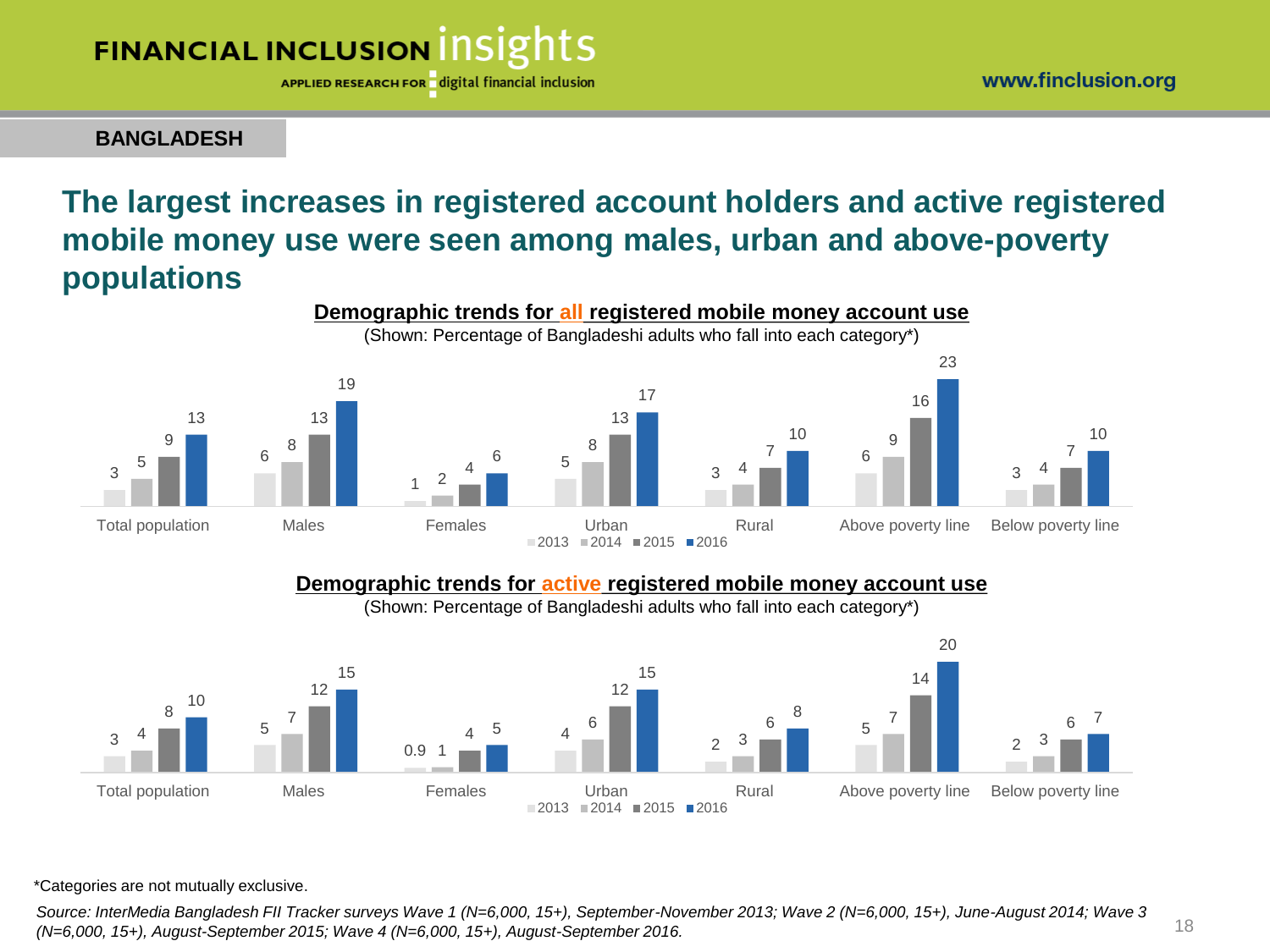19

# FINANCIAL INCLUSION INSIGHTS

APPLIED RESEARCH FOR digital financial inclusion

**BANGLADESH**

### **Bill pay, loan activities and saving remain the primary advanced uses of mobile money among active users**



Due to the changes in the questionnaire some data points may not be directly comparable across years. Obtaining airtime through mobile money is no longer considered an advanced activity.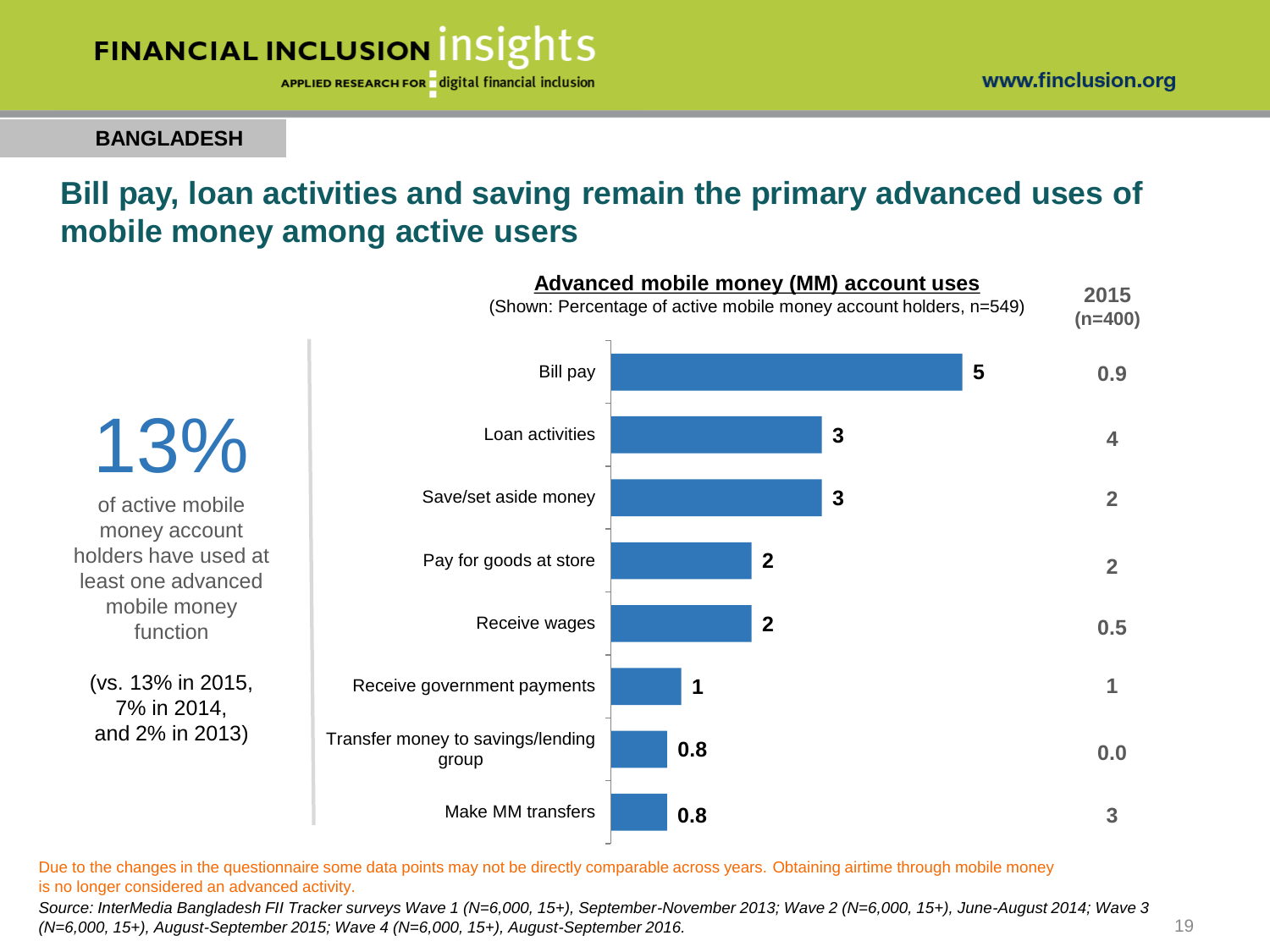

www.finclusion.org

**BANGLADESH**

# **bKash continues to dominate the market while other providers' influence wanes**



#### **Active mobile-money provider account holdings**

Active mobile-money account holders can have accounts with more than one provider.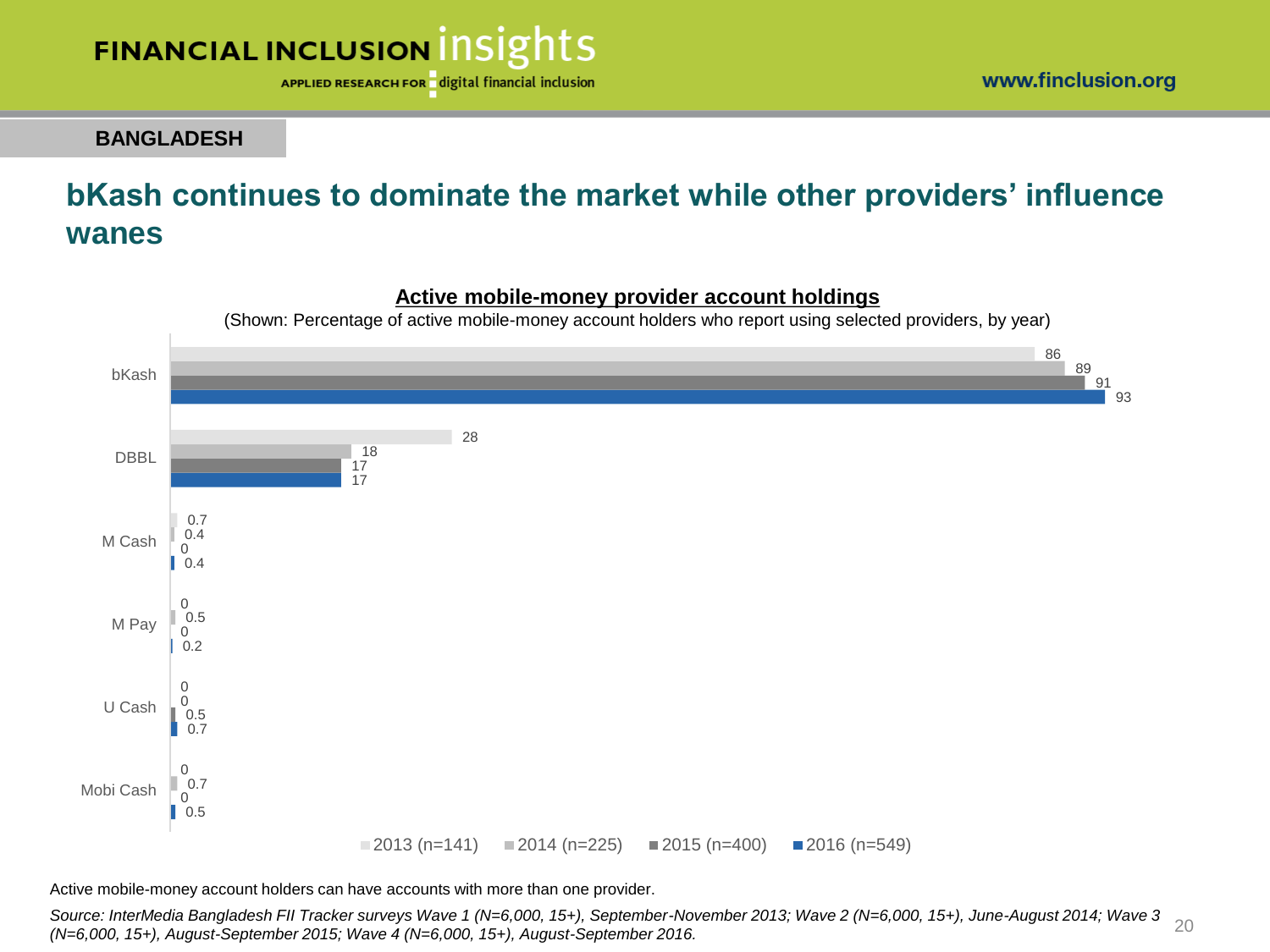

www.finclusion.org

#### **BANGLADESH**

# **P2P drives initial use, withdrawing and depositing become the main reasons for active use**



Question allowed for multiple responses.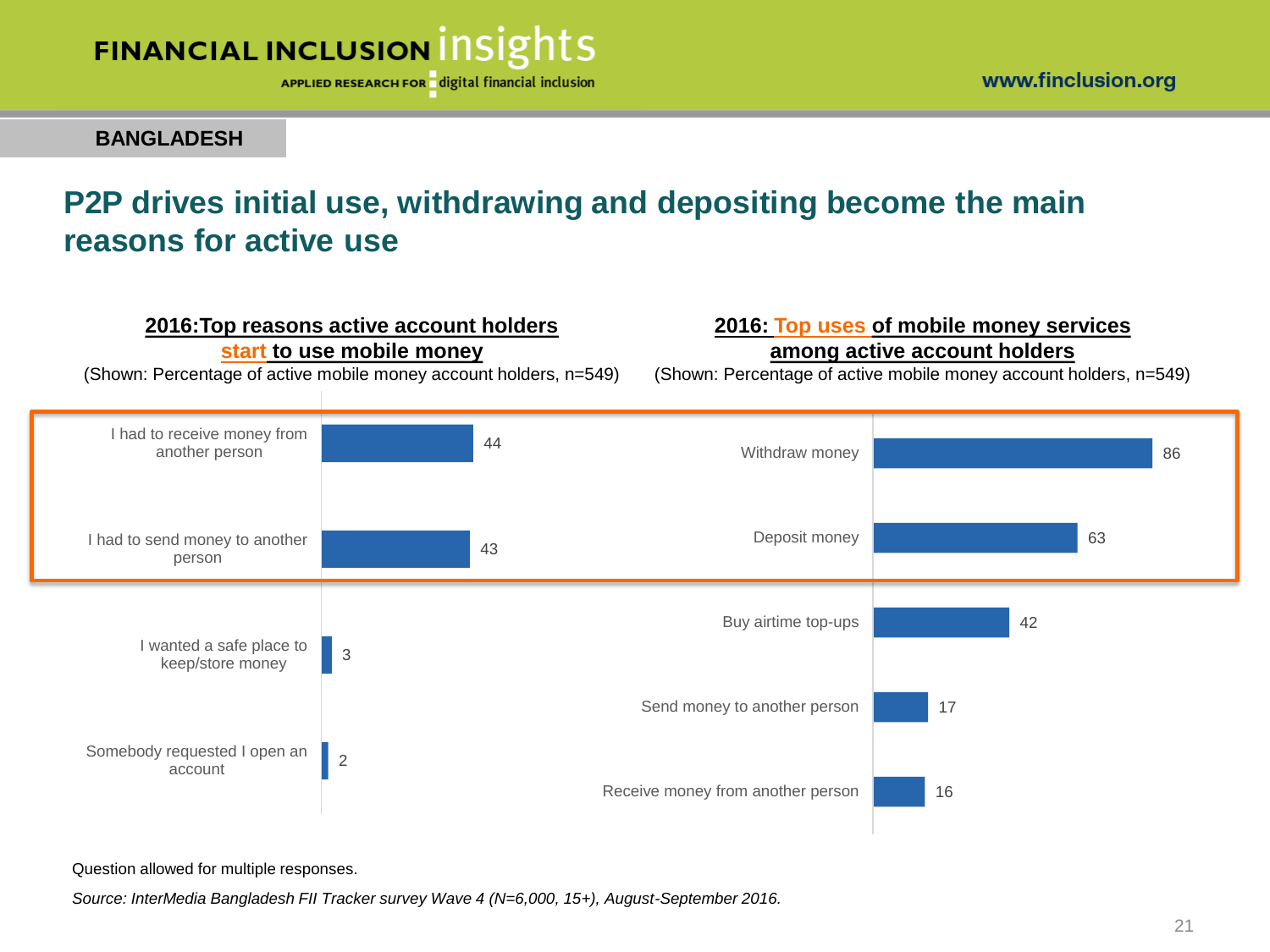APPLIED RESEARCH FOR digital financial inclusion

**BANGLADESH**

# **The majority of mobile money users continue to access services over-thecounter using agents to meet their needs**



# **Reason for not signing up for mobile money** (Shown: Percentage of OTC users, n=1,658) **%** I don't need to, I don't make any transactions 31 I can have all the services I need through an agent 14 Using an account is difficult 11 and 11 and 11 and 11 and 11 and 11 and 11 and 11 and 11 and 11 and 11 and 11 and 11 and 11 and 11 and 11 and 11 and 11 and 11 and 11 and 11 and 11 and 11 and 11 and 11 and 11 and 11 and 11 I don't have a state ID or other required documents 9 I prefer that agents perform transactions for me I don't see additional advantages to registration over OTC <sup>6</sup> I don't have enough money to make transactions with The contribution of the contract and sections with the state state of the state of the state of the state of the state of the state of the state of the state of the state of the state of the state of the state of the state

**2016: Mobile money use: registered vs. OTC**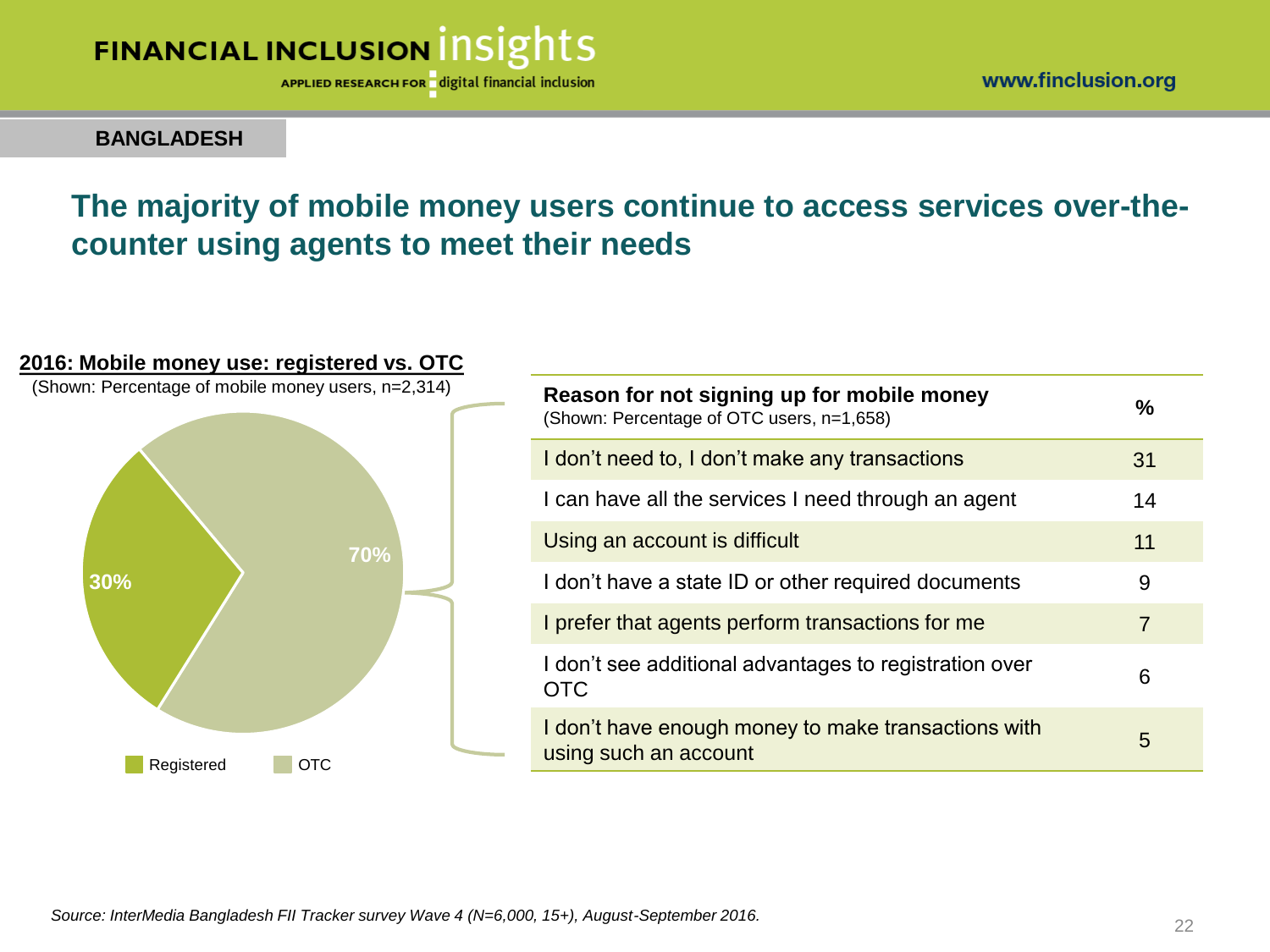APPLIED RESEARCH FOR digital financial inclusion

**BANGLADESH**

### **The proportion of active bank account holders using their accounts for advanced purposes is growing**

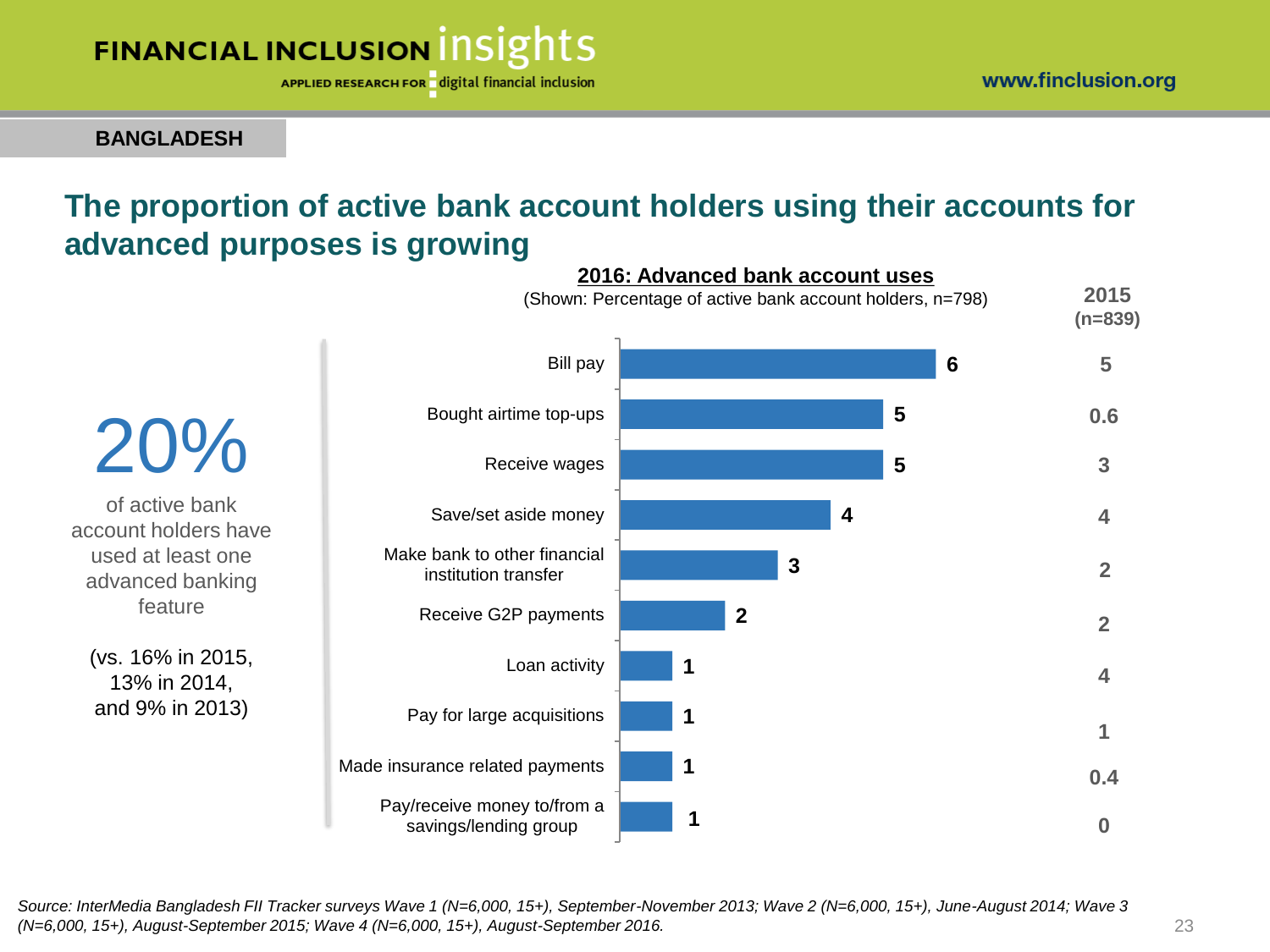APPLIED RESEARCH FOR digital financial inclusion

**BANGLADESH**

## **While the use of microfinance institutions still dominates the NBFI sector, the percentage of active MFI account holders dropped significantly in 2016 vs. 2015**



**2016: Nonbank financial institution usage**

(Shown: Percentage of Bangladeshi adults, N=6,000)

*Source: InterMedia Bangladesh FII Tracker survey Wave 4 (N=6,000, 15+), August-September 2016.* \*Base numbers too small to report for OTC use.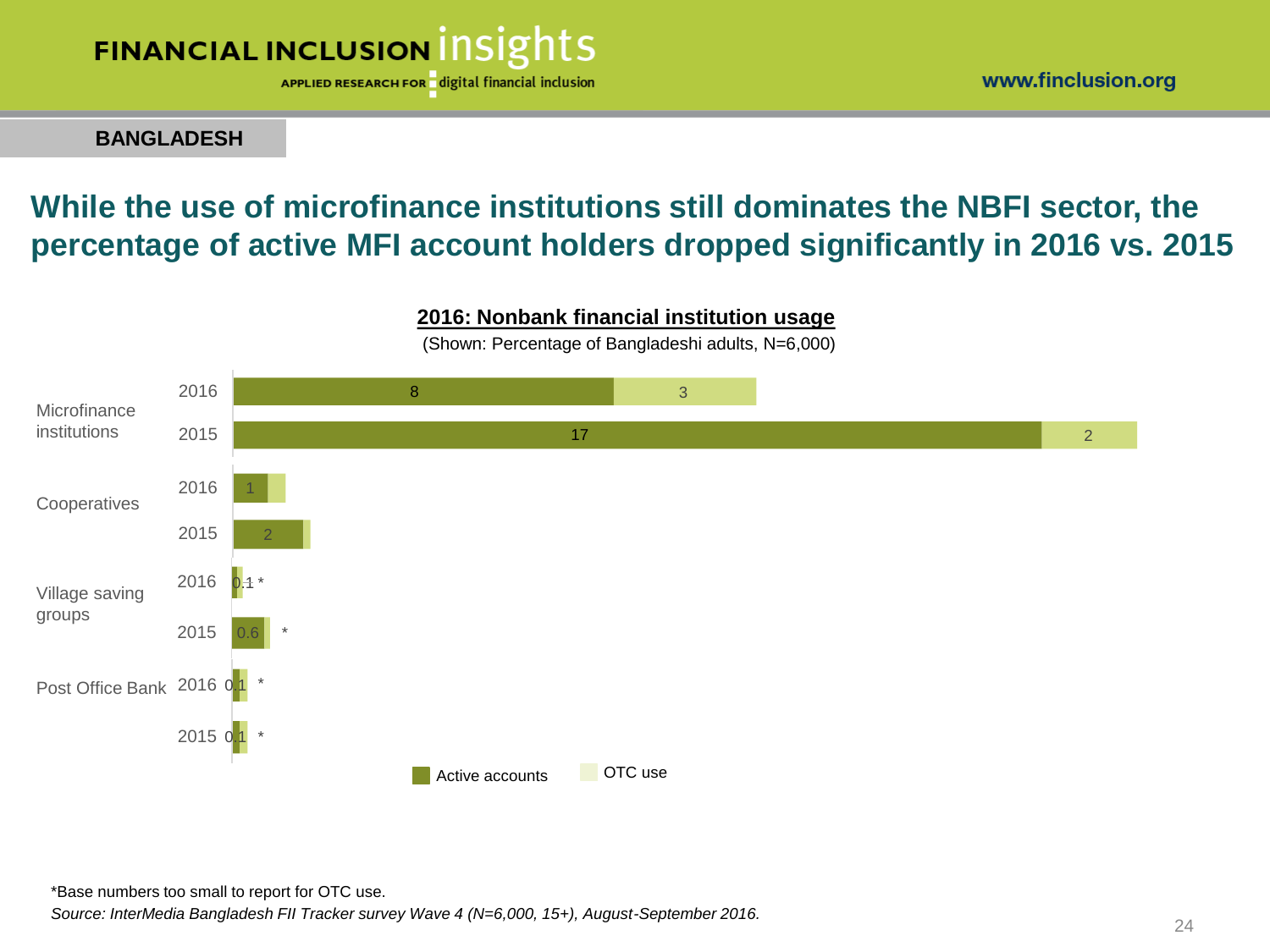

**BANGLADESH**

### **MFI use is primarily driven by deposits and withdrawals; only six percent of MFI account holders took loans in 2016 vs. 19 percent in 2015**



\*Question allowed for multiple responses.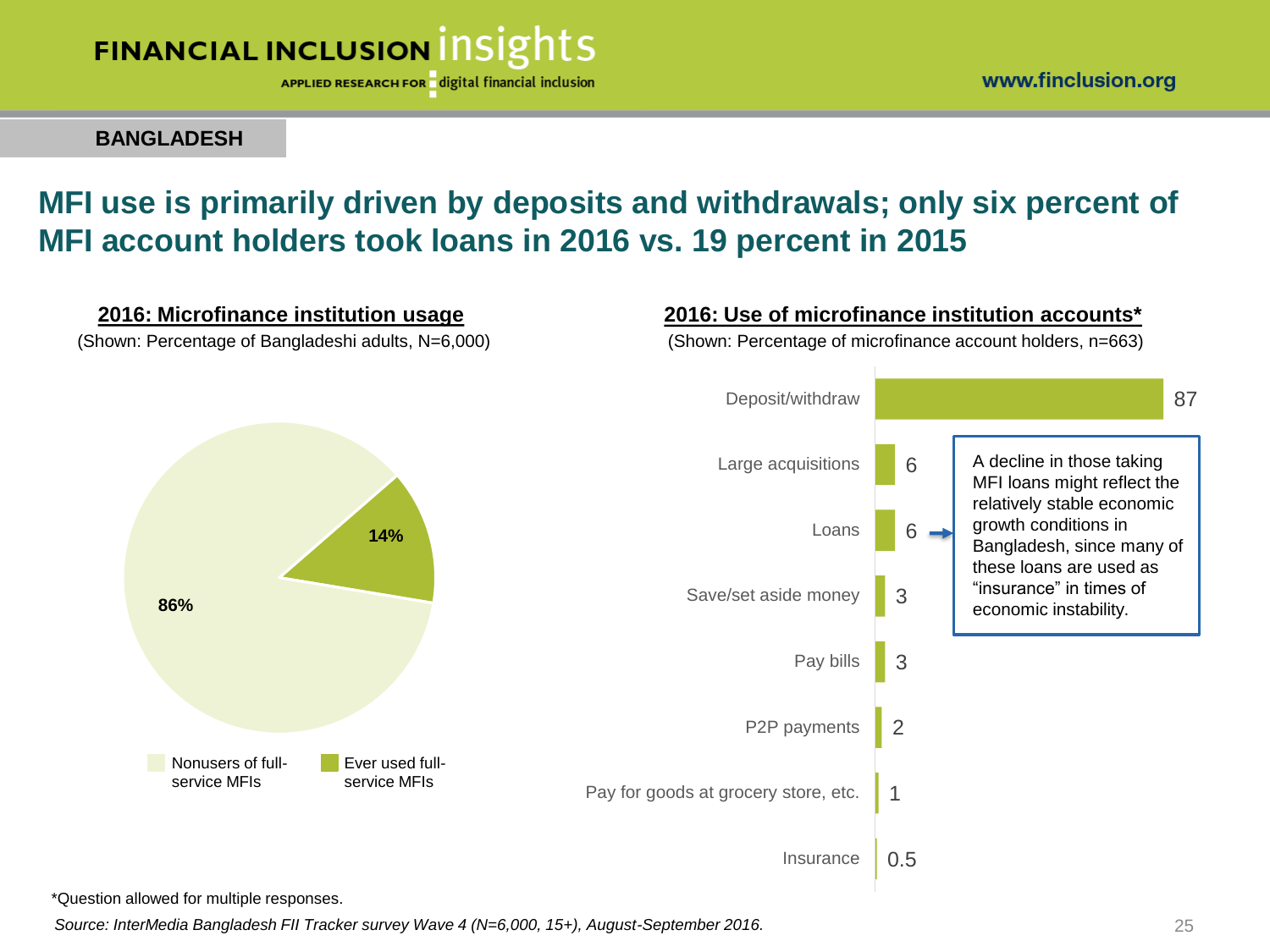APPLIED RESEARCH FOR digital financial inclusion

**BANGLADESH**

### **Digital stored-value account ownership and the use of these accounts for more advanced functions is static with 2015**

|                                                                                   | 2015          | 2016          | <b>Base Definition</b> |  |
|-----------------------------------------------------------------------------------|---------------|---------------|------------------------|--|
| <b>Main FSP Indicator</b>                                                         | $\frac{0}{0}$ | $\frac{0}{0}$ |                        |  |
|                                                                                   | Base n        | Base n        |                        |  |
| Adults (15+) who have active digital stored-value accounts                        | 15%           | 15%           | All adults             |  |
|                                                                                   | 6,000         | 6,000         |                        |  |
|                                                                                   | 11%           | 11%           | All poor               |  |
| Poor adults (15+) who have active digital stored-value accounts                   | 4,597         | 4,622         |                        |  |
|                                                                                   | 8%            | 7%            | All poor females       |  |
| Poor women (15+) who have active digital stored-value accounts                    | 2,546         | 2,599         |                        |  |
|                                                                                   | 7%            | 6%            | All rural females      |  |
| Rural women (15+) who have active digital stored-value accounts                   | 2,129         | 2,179         |                        |  |
| Adults (15+) who have active digital stored-value accounts and use them to access | 2%            | 2%            | All adults             |  |
| other financial services (beyond basic wallet, P2P and bill pay)                  | 6,000         | 6,000         |                        |  |
| Poor adults (15+) who have active digital stored-value accounts and use them to   | $1\%$         | $1\%$         |                        |  |
| access other financial services (beyond basic wallet, P2P and bill pay)           | 4,597         | 4,622         | All poor               |  |
| Poor women (15+) who have active digital stored-value accounts and use them to    | 1%            | 0.5%          | All rural females      |  |
| access other financial services (beyond basic wallet, P2P and bill pay)           | 2,546         | 2,599         |                        |  |
| Rural women (15+) who have active digital stored-value accounts and use them to   | 1%            | 0.4%          |                        |  |
| access other financial services (beyond basic wallet, P2P and bill pay)           | 2,129         | 2,179         | All poor females       |  |

Digital stored-value accounts: accounts in which a monetary value is represented in a digital electronic format and can be retrieved/transferred by the account owner remotely. For this particular study, DSVAs include a bank account or NBFI account with digital access (a card, online access or a mobile phone application) and a mobile money account.

*Source: InterMedia Bangladesh FII Tracker surveys Wave 3 (N=6,000, 15+), August-September 2015; Wave 4 (N=6,000, 15+), August-September 2016.*